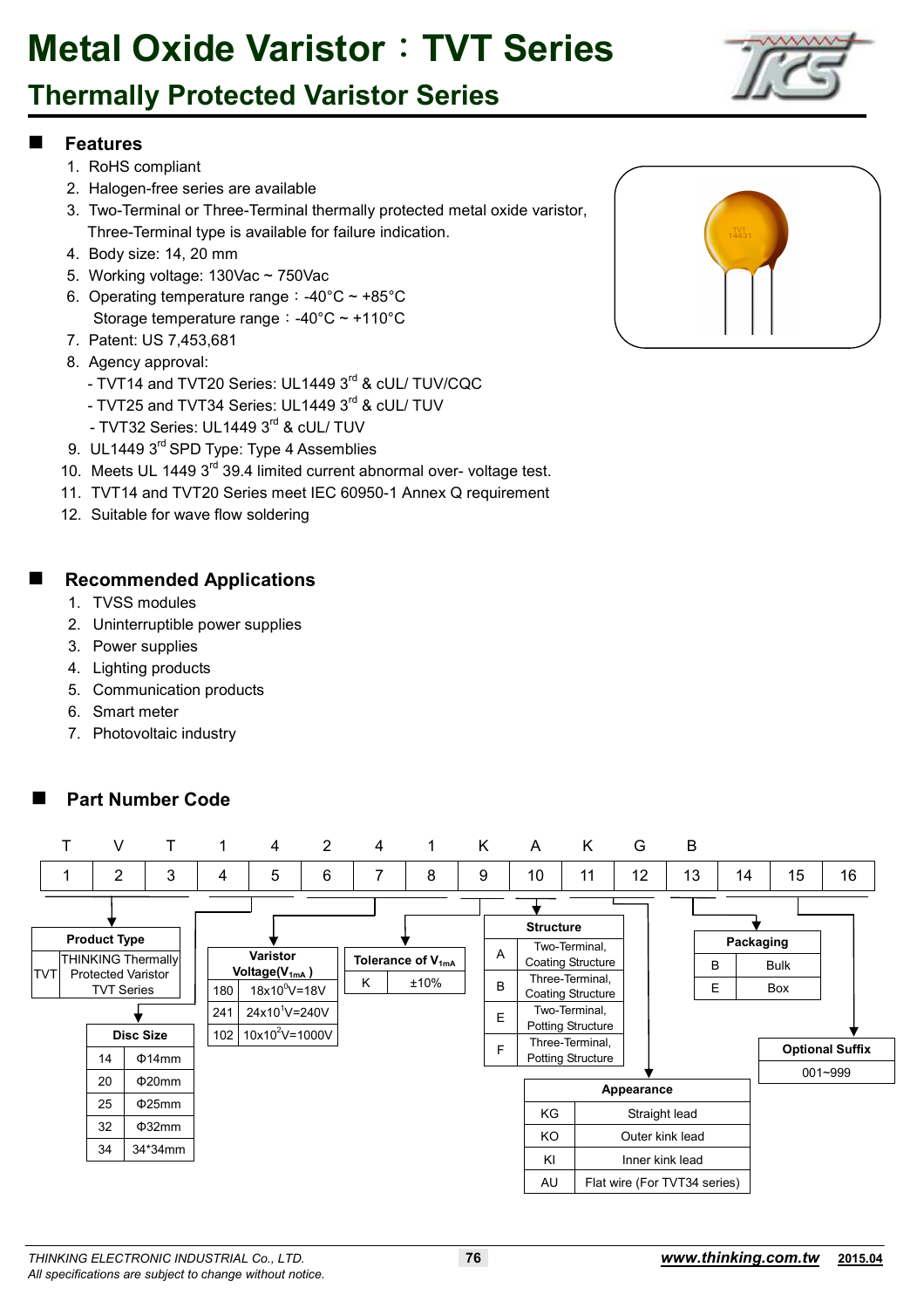

## **Thermally Protected Varistor Series**

- **Structure and Dimensions** 
	- -**TVT14 ~ TVT20 Series**





|               |                  |               |           |                |             |             |                |   | (Unit: mm)                    |
|---------------|------------------|---------------|-----------|----------------|-------------|-------------|----------------|---|-------------------------------|
| <b>Series</b> | <b>Lead Type</b> | D             | P         | P <sub>1</sub> | Н           | H1          | d              | W | <b>Tmax</b>                   |
| TVT14201~122  | Two-Terminal     | $15.5 - 18.5$ | $7.5 + 1$ | --             | $18.5 - 24$ | $- -$       | $0.8 + 0.05$   |   |                               |
| TVT14201~122  | Three-Terminal   | $15.5 - 18.5$ | $7.5 + 1$ | $4.0 - 6.0$    | $18.5 - 24$ | $7.0 - 18$  | $0.8 \pm 0.05$ |   |                               |
| TVT20201~681  |                  |               |           |                |             |             | $0.8 + 0.05$   |   | Please Refer to               |
| TVT20751~122  | Two-Terminal     | $19.5 - 23.5$ | $7.5 + 1$ |                | $21.5 - 27$ |             | $1.0 \pm 0.05$ |   | Electrical<br>Characteristics |
| TVT20201~681  |                  |               |           |                |             |             | $0.8 \pm 0.05$ |   |                               |
| TVT20751~122  | Three-Terminal   | $19.5 - 23.5$ | $7.5 + 1$ | $4.0 - 6.0$    | $21.5 - 27$ | $12.5 - 18$ | $1.0 \pm 0.05$ |   |                               |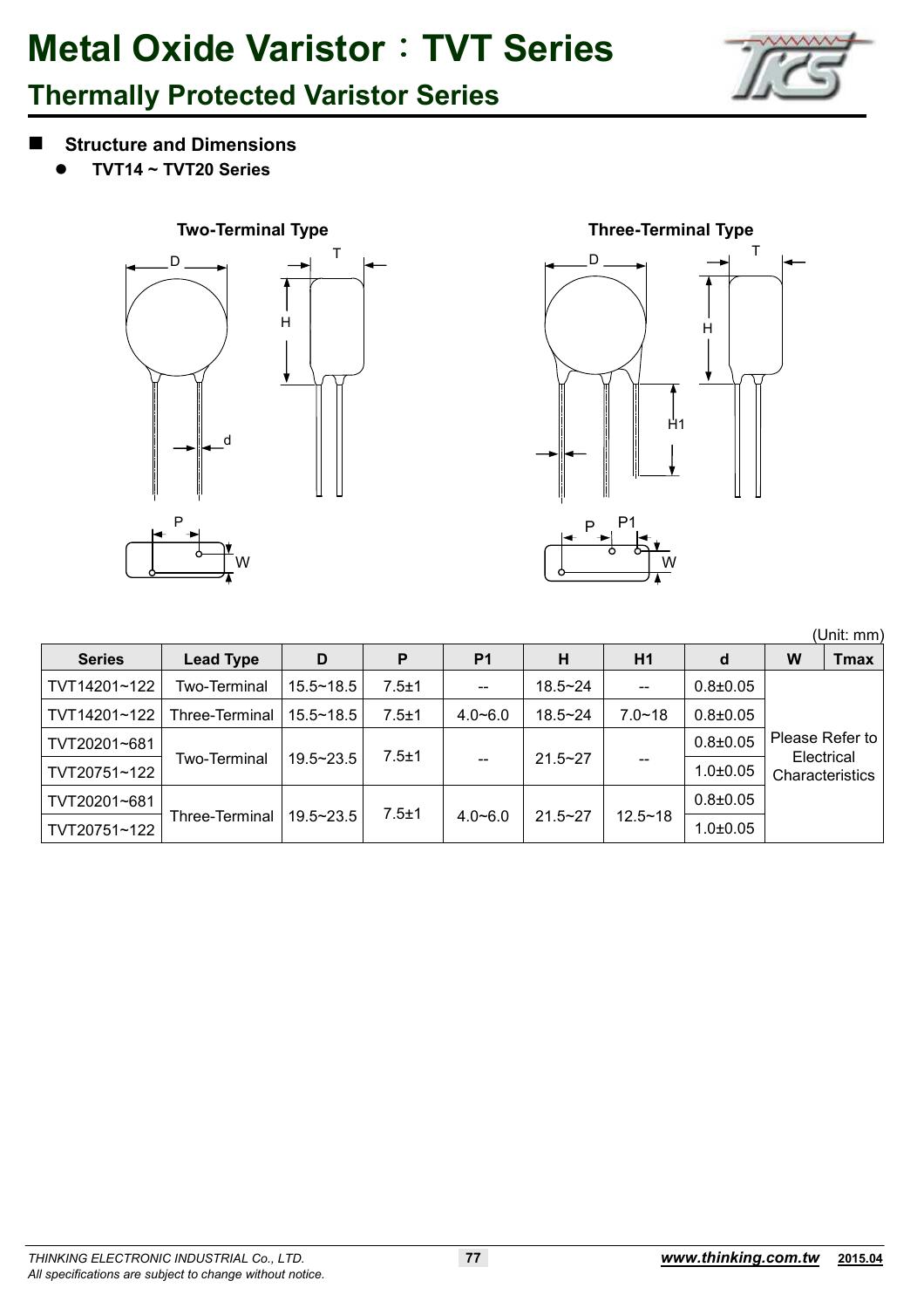

### **Thermally Protected Varistor Series**

 $\bullet$ **TVT25 ~ TVT32 Series** 



W





(Unit: mm)

| <b>Series</b> | <b>Lead Type</b> | D±1.0 | <b>H±1.0</b> | H <sub>1</sub> min | <b>P±1.0</b> | P <sub>1</sub> ±1.0 | d±0.05 | W/N <sub>1</sub> | $T$ max $\overline{a}$        |
|---------------|------------------|-------|--------------|--------------------|--------------|---------------------|--------|------------------|-------------------------------|
| TVT25         | Two-Terminal     |       |              | 15                 | 10.0         | ------              | 1.0    |                  | Please Refer to<br>Electrical |
|               | Three-Terminal   | 33.0  | 33.5         |                    | 10.0         | 5.0                 | 1.0    |                  | <b>Characteristics</b>        |

| <b>Series</b> | <b>Lead Type</b> | D±1.0 | H±1.0 | H <sub>1</sub> min | <b>P±1.5</b> | P <sub>1</sub> ±1.5 | d±0.05 | $W/W_1$ | $\tau$ max $\tau$             |
|---------------|------------------|-------|-------|--------------------|--------------|---------------------|--------|---------|-------------------------------|
|               | Two-Terminal     |       |       |                    | 15.0         | ------              | 1.5    |         | Please Refer to<br>Electrical |
| TVT32         | Three-Terminal   | 40.0  | 42.0  | 15                 | 15.0         | 8.0                 | 1.5    |         | Characteristics               |

#### $\bullet$ **TVT34 Series**







(Unit: mm)

| <b>Series</b> | <b>Type</b>    | D±1.0 |      | Hmax H1max. |      | P±2.0   P1±2.0   L1±0.1   L2±0.1 |     |     | L3±0.1      | W               | Tmax       |
|---------------|----------------|-------|------|-------------|------|----------------------------------|-----|-----|-------------|-----------------|------------|
|               | Two-Terminal   |       |      |             | 21.5 | -----                            | 6.0 | 6.0 | $- - - - -$ | Please Refer to | Electrical |
| TVT34         | Three-Terminal | 40.0  | 42.0 | Ö           | 23.5 | 11                               | 6.0 | 5.0 | 3.0         | Characteristics |            |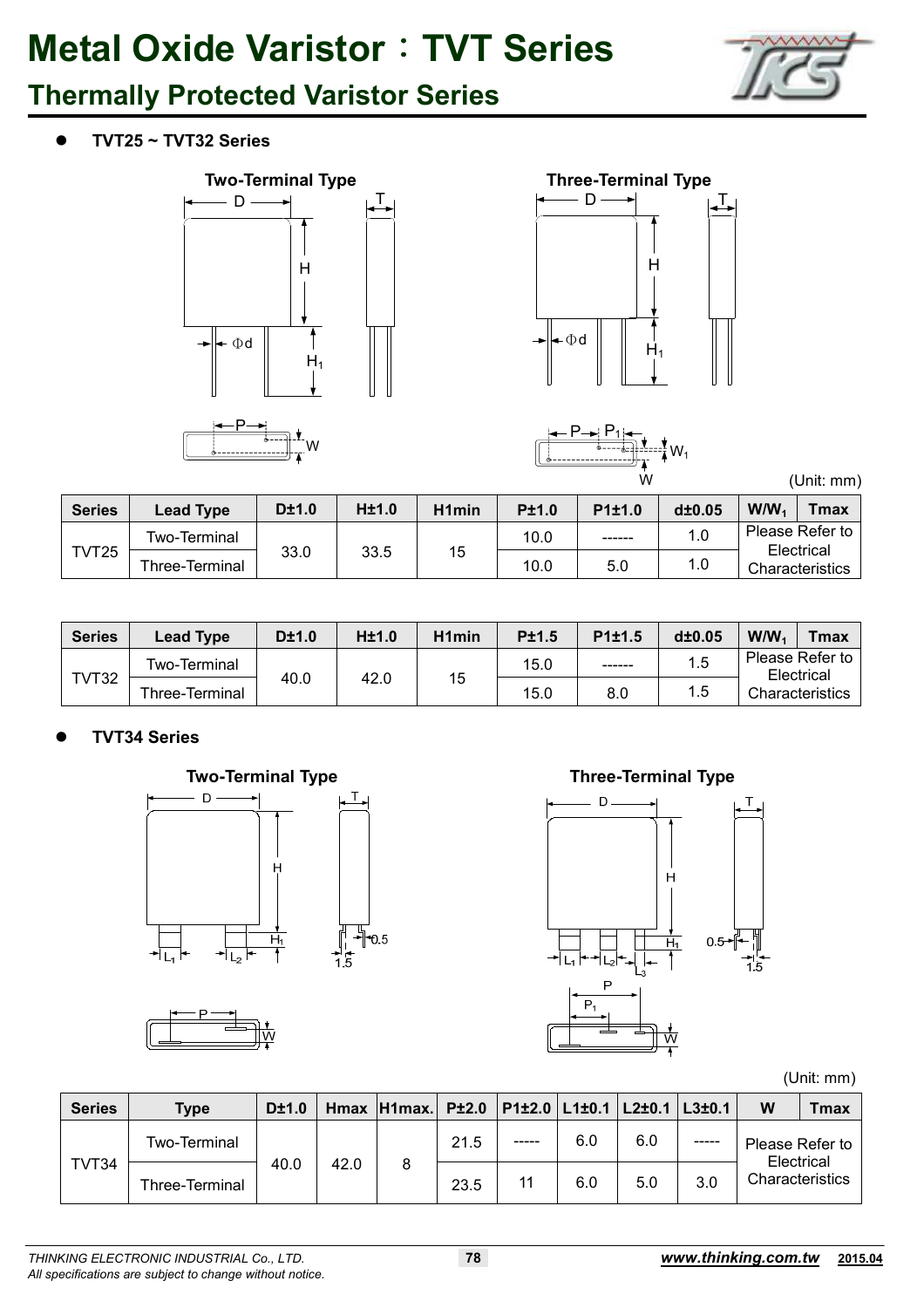

## **Thermally Protected Varistor Series**

#### **Electrical Characteristics**

#### **14mm Series**

| Part No.        | Varistor<br>Voltage<br>(Q <sub>0</sub> 1 <sub>m</sub> A DC) | Max.<br>Continuous<br>Voltage |          | Voltage | Max.<br>Clamping<br>$(8/20\mu s)$ | Max.<br>Surge<br>Current<br>$(8/20 \mu s)$ | Nominal<br>Discharge<br>Current<br>$(8/20 \mu s)$ | Rated<br>Power | Max.<br>Energy<br>$(10/1000\mu s)$ | Reference<br>Capacitance<br>@1KHz |      | Dimension |
|-----------------|-------------------------------------------------------------|-------------------------------|----------|---------|-----------------------------------|--------------------------------------------|---------------------------------------------------|----------------|------------------------------------|-----------------------------------|------|-----------|
|                 | $V_{1mA}$                                                   | $V_{AC(rms)}$                 | $V_{DC}$ | $V_{P}$ | IР                                | <b>Imax</b>                                | In                                                | P              | Wmax                               | Cp                                | Tmax | W±1.0     |
|                 | (V)                                                         | (V)                           | (V)      | (V)     | (A)                               | (KA)                                       | (KA)                                              | (W)            | (J)                                | (pF)                              |      | (mm)      |
| <b>TVT14201</b> | 200 (180~220)                                               | 130                           | 170      | 340     | 50                                | 6                                          | 3                                                 | 0.6            | 77                                 | 700                               | 8.8  | 3.0       |
| TVT14221        | 220 (198~242)                                               | 140                           | 180      | 365     | 50                                | 6                                          | 3                                                 | 0.6            | 86                                 | 640                               | 8.9  | 3.1       |
| TVT14241        | 240 (216~264)                                               | 150                           | 200      | 395     | 50                                | 6                                          | 3                                                 | 0.6            | 94                                 | 580                               | 9.1  | 3.3       |
| TVT14271        | 270 (243~297)                                               | 175                           | 225      | 455     | 50                                | 6                                          | 3                                                 | 0.6            | 110                                | 520                               | 9.3  | 3.5       |
| TVT14301        | 300 (270~330)                                               | 195                           | 250      | 500     | 50                                | 6                                          | 3                                                 | 0.6            | 118                                | 480                               | 9.0  | 3.2       |
| TVT14331        | 330 (297~363)                                               | 215                           | 275      | 550     | 50                                | 6                                          | 3                                                 | 0.6            | 127                                | 450                               | 9.1  | 3.3       |
| TVT14361        | 360 (324~396)                                               | 230                           | 300      | 595     | 50                                | 6                                          | 3                                                 | 0.6            | 137                                | 430                               | 9.3  | 3.5       |
| TVT14391        | 390 (351~429)                                               | 250                           | 320      | 650     | 50                                | 6                                          | 3                                                 | 0.6            | 154                                | 390                               | 9.5  | 3.6       |
| TVT14431        | 430 (387~473)                                               | 275                           | 350      | 710     | 50                                | 6                                          | 3                                                 | 0.6            | 170                                | 370                               | 9.2  | 3.4       |
| TVT14471        | 470 (423~517)                                               | 300                           | 385      | 775     | 50                                | 6                                          | 3                                                 | 0.6            | 192                                | 320                               | 9.3  | 3.5       |
| <b>TVT14511</b> | 510 (459~561)                                               | 320                           | 410      | 845     | 50                                | 6                                          | 3                                                 | 0.6            | 209                                | 290                               | 9.5  | 3.7       |
| TVT14561        | 560 (504~616)                                               | 350                           | 450      | 930     | 50                                | 6                                          | 3                                                 | 0.6            | 220                                | 260                               | 9.7  | 3.9       |
| <b>TVT14621</b> | 620 (558~682)                                               | 395                           | 510      | 1025    | 50                                | 6                                          | 3                                                 | 0.6            | 231                                | 240                               | 10.0 | 4.1       |
| TVT14681        | 680 (612~748)                                               | 420                           | 560      | 1120    | 50                                | 6                                          | 3                                                 | 0.6            | 242                                | 230                               | 10.3 | 4.4       |
| TVT14751        | 750 (675~825)                                               | 465                           | 615      | 1240    | 50                                | 6                                          | 3                                                 | 0.6            | 247                                | 220                               | 10.6 | 4.7       |
| <b>TVT14781</b> | 780 (702~858)                                               | 485                           | 640      | 1290    | 50                                | 6                                          | 3                                                 | 0.6            | 260                                | 200                               | 10.1 | 4.3       |
| <b>TVT14821</b> | 820 (738~902)                                               | 510                           | 670      | 1355    | 50                                | 6                                          | 3                                                 | 0.6            | 270                                | 180                               | 10.2 | 4.5       |
| TVT14911        | 910 (819~1001)                                              | 550                           | 745      | 1500    | 50                                | 6                                          | 3                                                 | 0.6            | 280                                | 170                               | 10.6 | 4.8       |
| TVT14951        | 950 (855~1045)                                              | 575                           | 765      | 1570    | 50                                | 6                                          | 3                                                 | 0.6            | 290                                | 160                               | 10.7 | 4.9       |
| TVT14102        | 1000 (900~1100)                                             | 625                           | 825      | 1650    | 50                                | 6                                          | 3                                                 | 0.6            | 305                                | 150                               | 10.9 | 5.1       |
| <b>TVT14112</b> | 1100 (990~1210)                                             | 680                           | 895      | 1815    | 50                                | 6                                          | 3                                                 | 0.6            | 340                                | 140                               | 11.2 | 5.4       |
| TVT14122        | 1200 (1080~1320)                                            | 750                           | 980      | 2000    | 50                                | 6                                          | $\overline{\phantom{a}}$                          | 0.6            | 350                                | 130                               | 11.6 | 5.8       |

Note:

\*1: Nominal discharge current is the specification defined in UL 1449 3<sup>rd</sup> and use 8/20µs current waveform to test the varistor.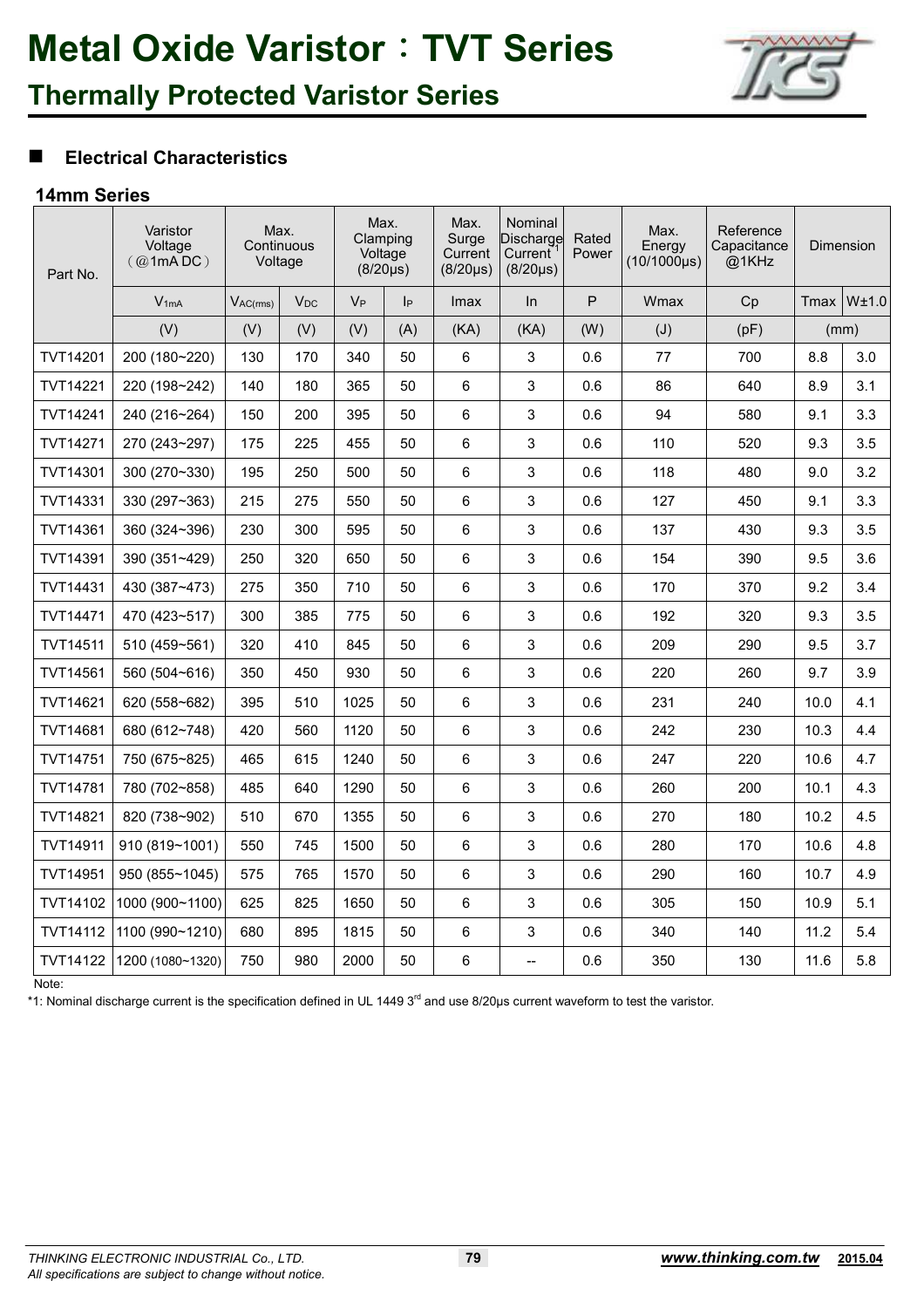

### **Thermally Protected Varistor Series**

#### **20mm Series**

| Part No.        | Varistor Voltage<br>(Q1mADC) | Max.<br>Voltage | Continuous |         | Max.<br>Clamping<br>Voltage<br>$(8/20 \mu s)$ | Max.<br>Surge<br>Current<br>$(8/20\mu s)$ | Nominal<br>Discharge<br>Current<br>$(8/20 \mu s)$ | Rated<br>Power | Max.<br>Energy<br>$(10/1000\mu s)$ | Reference<br>Capacitance<br>@1KHz |      | Dimension       |
|-----------------|------------------------------|-----------------|------------|---------|-----------------------------------------------|-------------------------------------------|---------------------------------------------------|----------------|------------------------------------|-----------------------------------|------|-----------------|
|                 | $V_{1mA}$                    | $V_{AC(rms)}$   | $V_{DC}$   | $V_{P}$ | $ _{\mathsf{P}}$                              | Imax                                      | ln                                                | P              | Wmax                               | Cp                                |      | $Tmax$ W $±1.0$ |
|                 | (V)                          | (V)             | (V)        | (V)     | (A)                                           | (KA)                                      | (KA)                                              | (W)            | (J)                                | (pF)                              | (mm) |                 |
| TVT20201        | 200 (180~220)                | 130             | 170        | 340     | 100                                           | 10                                        | 3                                                 | 1.0            | 140                                | 1460                              | 10.2 | 3.0             |
| TVT20221        | 220 (198~242)                | 140             | 180        | 365     | 100                                           | 10                                        | 3                                                 | 1.0            | 155                                | 1320                              | 10.3 | 3.1             |
| TVT20241        | 240 (216~264)                | 150             | 200        | 395     | 100                                           | 10                                        | 3                                                 | 1.0            | 170                                | 1200                              | 10.5 | 3.3             |
| TVT20271        | 270 (243~297)                | 175             | 225        | 455     | 100                                           | 10                                        | 3                                                 | 1.0            | 190                                | 1100                              | 10.7 | 3.5             |
| TVT20301        | 300 (270~330)                | 195             | 250        | 500     | 100                                           | 10                                        | 3                                                 | 1.0            | 205                                | 1000                              | 10.4 | 3.2             |
| TVT20331        | 330 (297~363)                | 215             | 275        | 550     | 100                                           | 10                                        | 3                                                 | 1.0            | 215                                | 950                               | 10.5 | 3.3             |
| TVT20361        | $360(324 - 396)$             | 230             | 300        | 595     | 100                                           | 10                                        | 3                                                 | 1.0            | 225                                | 900                               | 10.7 | 3.5             |
| TVT20391        | 390 (351~429)                | 250             | 320        | 650     | 100                                           | 10                                        | 3                                                 | 1.0            | 240                                | 800                               | 10.9 | 3.6             |
| TVT20431        | 430 (387~473)                | 275             | 350        | 710     | 100                                           | 10                                        | 3                                                 | 1.0            | 270                                | 700                               | 10.6 | 3.4             |
| TVT20471        | 470 (423~517)                | 300             | 385        | 775     | 100                                           | 10                                        | 3                                                 | 1.0            | 350                                | 620                               | 10.7 | 3.5             |
| TVT20511        | 510 (459~561)                | 320             | 410        | 845     | 100                                           | 10                                        | 3                                                 | 1.0            | 386                                | 530                               | 10.9 | 3.7             |
| TVT20561        | 560 (504~616)                | 350             | 450        | 930     | 100                                           | 10                                        | 3                                                 | 1.0            | 400                                | 480                               | 11.1 | 3.9             |
| <b>TVT20621</b> | 620 (558~682)                | 395             | 510        | 1025    | 100                                           | 10                                        | 3                                                 | 1.0            | 425                                | 450                               | 11.4 | 4.1             |
| TVT20681        | 680 (612~748)                | 420             | 560        | 1120    | 100                                           | 10                                        | 3                                                 | 1.0            | 455                                | 440                               | 11.7 | 4.4             |
| TVT20751        | 750 (675~825)                | 465             | 615        | 1240    | 100                                           | 10                                        | 3                                                 | 1.0            | 509                                | 420                               | 12.0 | 4.7             |
| TVT20781        | 780 (702~858)                | 485             | 640        | 1290    | 100                                           | 10                                        | 3                                                 | 1.0            | 515                                | 400                               | 11.5 | 4.3             |
| TVT20821        | 820 (738~902)                | 510             | 670        | 1355    | 100                                           | 10                                        | 3                                                 | 1.0            | 475                                | 390                               | 11.6 | 4.5             |
| TVT20911        | 910 (819~1001)               | 550             | 745        | 1500    | 100                                           | 10                                        | 3                                                 | 1.0            | 509                                | 360                               | 12.0 | 4.8             |
| TVT20951        | 950 (855~1045)               | 575             | 765        | 1570    | 100                                           | 10                                        | 3                                                 | 1.0            | 530                                | 340                               | 12.1 | 4.9             |
| TVT20102        | 1000(900~1100)               | 625             | 825        | 1650    | 100                                           | 10                                        | 3                                                 | 1.0            | 560                                | 330                               | 12.3 | 5.1             |
| TVT20112        | 1100 (990~1210)              | 680             | 895        | 1815    | 100                                           | 10                                        | 3                                                 | 1.0            | 610                                | 310                               | 12.6 | 5.4             |
| TVT20122        | 1200 (1080~1320)             | 750             | 980        | 2000    | 100                                           | 10                                        | $\overline{a}$                                    | 1.0            | 620                                | 290                               | 13.0 | 5.8             |

Note:

\*1: Nominal discharge current is the specification defined in UL 1449 3<sup>rd</sup> and use 8/20µs current waveform to test the varistor.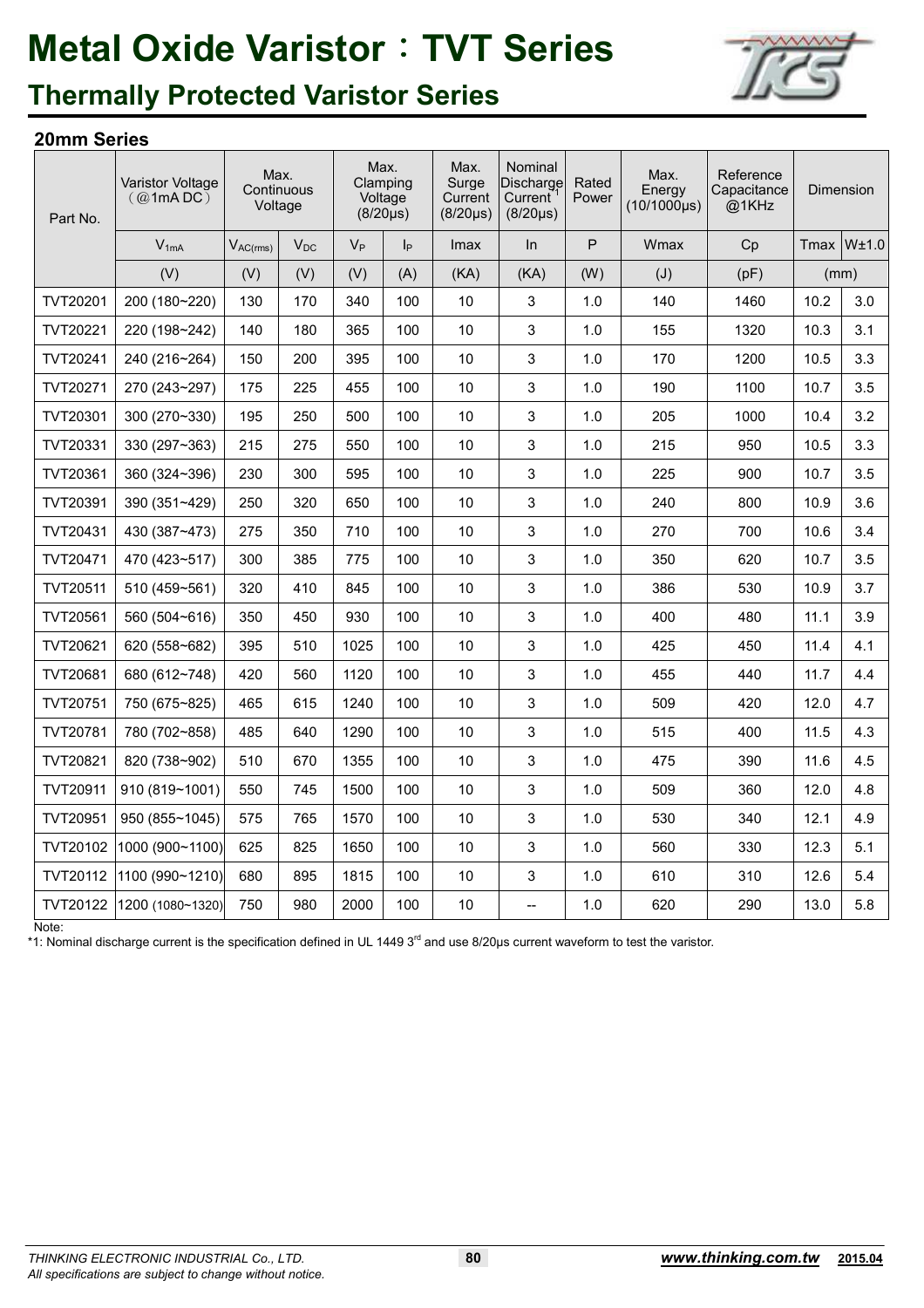

### **Thermally Protected Varistor Series**

#### **25mm Series**

| Part No.        | Varistor Voltage<br>$(Q \text{1mA DC})$ | Max.<br>Voltage | Continuous |       | Max.<br>Clamping<br>Voltage<br>$(8/20 \mu s)$ | Max.<br>Surge<br>Current<br>$(8/20 \mu s)$ | Nominal<br>Discharge<br>Current<br>$(8/20 \mu s)$ | Rated<br>Power | Max.<br>Energy<br>$(10/1000 \mu s)$ | Reference<br>Capacitance<br>@1KHz |           | Dimension              |           |
|-----------------|-----------------------------------------|-----------------|------------|-------|-----------------------------------------------|--------------------------------------------|---------------------------------------------------|----------------|-------------------------------------|-----------------------------------|-----------|------------------------|-----------|
|                 | $V_{1mA}$                               | $V_{AC(rms)}$   | $V_{DC}$   | $V_P$ | Iр                                            | Imax                                       | In                                                | P              | Wmax                                | Cp                                | $T_{max}$ | W <sub>1</sub><br>±1.0 | W<br>±1.0 |
|                 | (V)                                     | (V)             | (V)        | (V)   | (A)                                           | (KA)                                       | (KA)                                              | (W)            | (J)                                 | (pF)                              |           | (mm)                   |           |
| TVT25201        | 200 (180~220)                           | 130             | 170        | 340   | 150                                           | 20                                         | 5                                                 | 1.0            | 210                                 | 2200                              |           |                        | 5.6       |
| TVT25221        | 220 (198~242)                           | 140             | 180        | 360   | 150                                           | 20                                         | 5                                                 | 1.0            | 230                                 | 2000                              |           |                        | 5.8       |
| TVT25241        | 240 (216~264)                           | 150             | 200        | 395   | 150                                           | 20                                         | $\overline{5}$                                    | 1.0            | 255                                 | 1900                              |           |                        | 6.0       |
| TVT25271        | 270 (243~297)                           | 175             | 225        | 455   | 150                                           | 20                                         | $\sqrt{5}$                                        | 1.0            | 285                                 | 1600                              |           |                        | 6.3       |
| TVT25301        | 300 (270~330)                           | 195             | 250        | 500   | 150                                           | 20                                         | $\overline{5}$                                    | 1.0            | 310                                 | 1500                              |           |                        | 5.8       |
| TVT25331        | 330 (297~363)                           | 215             | 275        | 550   | 150                                           | 20                                         | $\overline{5}$                                    | 1.0            | 325                                 | 1400                              | 15        |                        | 6.1       |
| TVT25361        | 360 (324~396)                           | 230             | 300        | 595   | 150                                           | 20                                         | 5                                                 | 1.0            | 340                                 | 1300                              |           |                        | 6.3       |
| TVT25391        | 390 (351~429)                           | 250             | 320        | 650   | 150                                           | 20                                         | $\overline{5}$                                    | 1.0            | 360                                 | 1100                              |           |                        | 6.5       |
| TVT25431        | 430 (387~473)                           | 275             | 350        | 710   | 150                                           | 20                                         | 5                                                 | 1.0            | 440                                 | 1000                              |           |                        | 5.7       |
| TVT25471        | 470 (423~517)                           | 300             | 385        | 775   | 150                                           | 20                                         | $\overline{5}$                                    | 1.0            | 490                                 | 950                               |           |                        | 5.8       |
| <b>TVT25511</b> | 510 (459~561)                           | 320             | 410        | 845   | 150                                           | 20                                         | $\sqrt{5}$                                        | 1.0            | 530                                 | 900                               |           | 1.9                    | 6.0       |
| TVT25561        | 560 (504~616)                           | 350             | 450        | 930   | 150                                           | 20                                         | $\sqrt{5}$                                        | 1.0            | 560                                 | 800                               |           |                        | 6.3       |
| TVT25621        | 620 (558~682)                           | 395             | 510        | 1020  | 150                                           | 20                                         | 5                                                 | 1.0            | 590                                 | 700                               |           |                        | 6.6       |
| TVT25681        | 680 (612~748)                           | 420             | 560        | 1120  | 150                                           | 20                                         | $\overline{5}$                                    | 1.0            | 620                                 | 650                               |           |                        | 6.9       |
| TVT25751        | 750 (675~825)                           | 465             | 615        | 1235  | 150                                           | 20                                         | 5                                                 | 1.0            | 630                                 | 600                               |           |                        | 7.2       |
| TVT25781        | 780 (702~858)                           | 485             | 640        | 1290  | 150                                           | 20                                         | 5                                                 | 1.0            | 675                                 | 550                               |           |                        | 6.4       |
| TVT25821        | 820 (738~902)                           | 510             | 670        | 1355  | 150                                           | 20                                         | $\sqrt{5}$                                        | 1.0            | 690                                 | 520                               | 19        |                        | 6.5       |
| TVT25911        | 910 (819~1001)                          | 550             | 745        | 1500  | 150                                           | 20                                         | 5                                                 | 1.0            | 715                                 | 500                               |           |                        | 6.8       |
| TVT25951        | 950 (855~1045)                          | 575             | 765        | 1570  | 150                                           | 20                                         | $\overline{5}$                                    | 1.0            | 740                                 | 450                               |           |                        | 7.0       |
| TVT25102        | 1000 (900~1100)                         | 625             | 825        | 1650  | 150                                           | 20                                         | 5                                                 | 1.0            | 770                                 | 430                               |           |                        | 7.2       |
| TVT25112        | 1100 (990~1210)                         | 680             | 895        | 1815  | 150                                           | 20                                         | 5                                                 | 1.0            | 840                                 | 400                               |           |                        | 7.5       |
| TVT25122        | 1200 (1080~1320)                        | 750             | 980        | 2000  | 150                                           | 20                                         | $-$                                               | 1.0            | 910                                 | 380                               |           |                        | 7.8       |

Note:

\*1: Nominal discharge current is the specification defined in UL 1449 3<sup>rd</sup> and use 8/20us current waveform to test the varistor.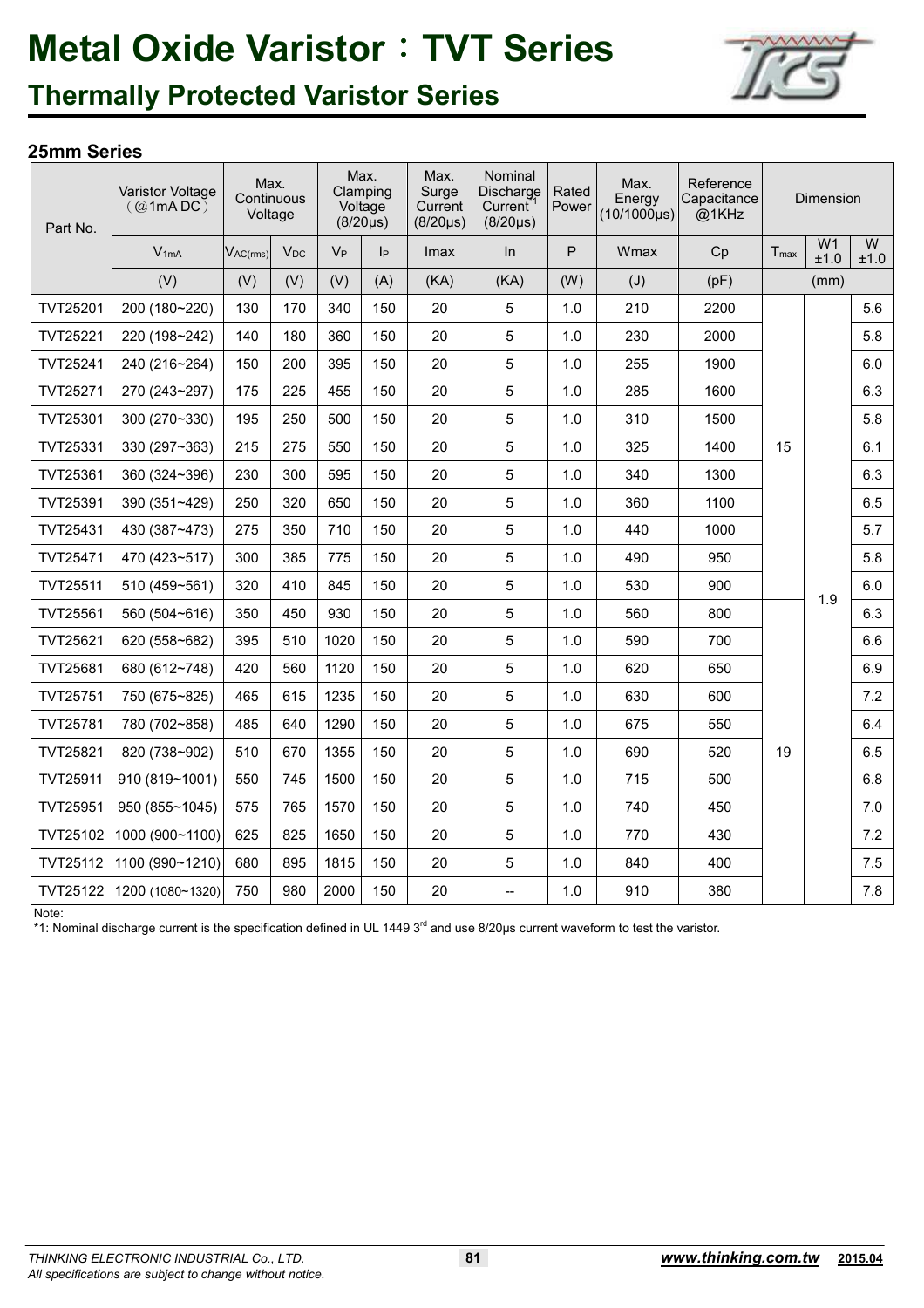

### **Thermally Protected Varistor Series**

#### **32mm Series**

| Part No. | Varistor Voltage<br>(Q <sub>1</sub> mADC) | Max.<br>Continuous<br>Voltage |          |       | Max.<br>Clamping<br>Voltage<br>$(8/20\mu s)$ | Max.<br>Surge<br>Current<br>$(8/20\mu s)$ | Nominal<br>Discharge<br>Current<br>$(8/20\mu s)$ | Rated<br>Power | Max.<br>Energy<br>$(10/1000 \mu s)$ | Reference<br>Capacitance<br>@1KHz |    | Dimension  |
|----------|-------------------------------------------|-------------------------------|----------|-------|----------------------------------------------|-------------------------------------------|--------------------------------------------------|----------------|-------------------------------------|-----------------------------------|----|------------|
|          | $V_{1mA}$                                 | $V_{AC(rms)}$                 | $V_{DC}$ | $V_P$ | $I_P$                                        | Imax                                      | In                                               | Cp             | Wmax                                | Cp                                |    | Tmax W±1.0 |
|          | (V)                                       | (V)                           | (V)      | (V)   | (A)                                          | (KA)                                      | (KA)                                             | (W)            | (J)                                 | (pF)                              |    | (mm)       |
| TVT32201 | 200 (180~220)                             | 130                           | 170      | 340   | 200                                          | 25                                        | 10                                               | 1.2            | 295                                 | 3900                              |    | 6.2        |
| TVT32221 | 220 (198~242)                             | 140                           | 180      | 360   | 200                                          | 25                                        | 10                                               | 1.2            | 315                                 | 3500                              |    | 6.4        |
| TVT32241 | 240 (216~264)                             | 150                           | 200      | 395   | 200                                          | 25                                        | 10                                               | 1.2            | 340                                 | 3300                              |    | 6.6        |
| TVT32271 | 270 (243~297)                             | 175                           | 225      | 455   | 200                                          | 25                                        | 10                                               | 1.2            | 360                                 | 2800                              |    | 6.9        |
| TVT32301 | 300 (270~330)                             | 195                           | 250      | 500   | 200                                          | 25                                        | 10                                               | 1.2            | 380                                 | 2600                              |    | 6.4        |
| TVT32331 | 330 (297~363)                             | 215                           | 275      | 550   | 200                                          | 25                                        | 10                                               | 1.2            | 400                                 | 2400                              | 16 | 6.7        |
| TVT32361 | 360 (324~396)                             | 230                           | 300      | 595   | 200                                          | 25                                        | 10                                               | 1.2            | 420                                 | 2200                              |    | 6.9        |
| TVT32391 | 390 (351~429)                             | 250                           | 320      | 650   | 200                                          | 25                                        | 10                                               | 1.2            | 465                                 | 2000                              |    | 7.1        |
| TVT32431 | 430 (387~473)                             | 275                           | 350      | 710   | 200                                          | 25                                        | 10                                               | 1.2            | 505                                 | 1800                              |    | 6.3        |
| TVT32471 | 470 (423~517)                             | 300                           | 385      | 775   | 200                                          | 25                                        | 10                                               | 1.2            | 570                                 | 1700                              |    | 6.4        |
| TVT32511 | 510 (459~561)                             | 320                           | 410      | 845   | 200                                          | 25                                        | 10                                               | 1.2            | 605                                 | 1600                              |    | 6.6        |
| TVT32561 | 560 (504~616)                             | 350                           | 450      | 930   | 200                                          | 25                                        | 10                                               | 1.2            | 660                                 | 1400                              |    | 6.9        |
| TVT32621 | 620 (558~682)                             | 395                           | 510      | 1020  | 200                                          | 25                                        | 10                                               | 1.2            | 770                                 | 1250                              |    | 7.2        |
| TVT32681 | 680 (612~748)                             | 420                           | 560      | 1120  | 200                                          | 25                                        | 10                                               | 1.2            | 840                                 | 1150                              |    | 7.5        |
| TVT32751 | 750 (675~825)                             | 465                           | 615      | 1235  | 200                                          | 25                                        | 10                                               | 1.2            | 925                                 | 1100                              |    | 7.8        |
| TVT32781 | 780 (702~858)                             | 485                           | 640      | 1290  | 200                                          | 25                                        | 10                                               | 1.2            | 955                                 | 1050                              |    | 7.0        |
| TVT32821 | 820 (738~902)                             | 510                           | 670      | 1355  | 200                                          | 25                                        | 10                                               | 1.2            | 770                                 | 950                               | 20 | 7.1        |
| TVT32911 | 910 (819~1001)                            | 550                           | 745      | 1500  | 200                                          | 25                                        | 10                                               | 1.2            | 870                                 | 900                               |    | 7.4        |
| TVT32951 | 950 (855~1045)                            | 575                           | 765      | 1570  | 200                                          | 25                                        | 10                                               | 1.2            | 925                                 | 850                               |    | 7.6        |
| TVT32102 | 1000 (900~1100)                           | 625                           | 825      | 1650  | 200                                          | 25                                        | 10                                               | 1.2            | 965                                 | 800                               |    | 7.8        |
| TVT32112 | 1100 (990~1210)                           | 680                           | 895      | 1815  | 200                                          | 25                                        | 10                                               | 1.2            | 1065                                | 750                               |    | 8.1        |
| TVT32122 | 1200 (1080~1320)                          | 750                           | 980      | 2000  | 200                                          | 25                                        | $\overline{a}$                                   | 1.2            | 1120                                | 650                               |    | 8.4        |

Note:

\*1: Nominal discharge current is the specification defined in UL 1449 3<sup>rd</sup> and use 8/20µs current waveform to test the varistor.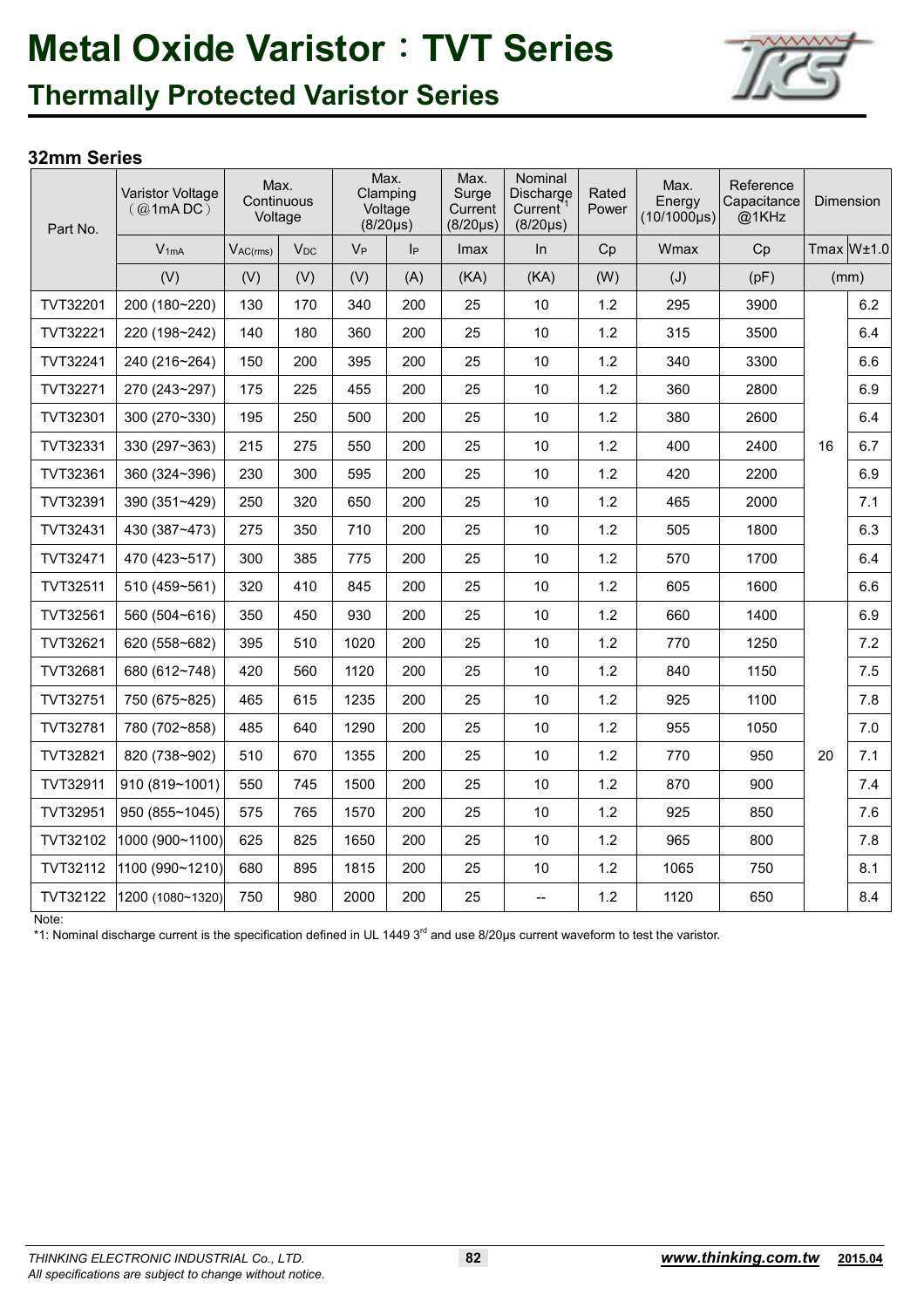

### **Thermally Protected Varistor Series**

#### **34\*34mm Series**

| Part No. | Varistor Voltage<br>(Q1mADC) | Max.<br>Voltage | Continuous |       | Max.<br>Clamping<br>Voltage<br>$(8/20\mu s)$ | Max.<br>Surge<br>Current<br>$(8/20\mu s)$ | Nominal<br>Discharge<br>Current <sup>®</sup><br>$(8/20 \mu s)$ | Rated<br>Power | Max.<br>Energy<br>$(10/1000\mu s)$ | Reference<br>Capacitance<br>@1KHz |    | Dimension       |
|----------|------------------------------|-----------------|------------|-------|----------------------------------------------|-------------------------------------------|----------------------------------------------------------------|----------------|------------------------------------|-----------------------------------|----|-----------------|
|          | $V_{1mA}$                    | $V_{AC(rms)}$   | $V_{DC}$   | $V_P$ | p                                            | <b>Imax</b>                               | In                                                             | P              | Wmax                               | Cp                                |    | $Tmax$ W $±1.0$ |
|          | (V)                          | (V)             | (V)        | (V)   | (A)                                          | (KA)                                      | (KA)                                                           | (W)            | (J)                                | (pF)                              |    | (mm)            |
| TVT34201 | 200 (180~220)                | 130             | 170        | 340   | 300                                          | 40                                        | 20                                                             | 1.4            | 435                                | 5600                              |    | 6.2             |
| TVT34221 | 220 (198~242)                | 140             | 180        | 360   | 300                                          | 40                                        | 20                                                             | 1.4            | 480                                | 5000                              |    | 6.4             |
| TVT34241 | 240 (216~264)                | 150             | 200        | 395   | 300                                          | 40                                        | 20                                                             | 1.4            | 505                                | 4800                              |    | 6.6             |
| TVT34271 | 270 (243~297)                | 175             | 225        | 455   | 300                                          | 40                                        | 20                                                             | 1.4            | 560                                | 4100                              |    | 6.9             |
| TVT34301 | 300 (270~330)                | 195             | 250        | 500   | 300                                          | 40                                        | 20                                                             | 1.4            | 590                                | 3800                              |    | 6.4             |
| TVT34331 | 330 (297~363)                | 215             | 275        | 550   | 300                                          | 40                                        | 20                                                             | 1.4            | 620                                | 3500                              | 16 | 6.7             |
| TVT34361 | 360 (324~396)                | 230             | 300        | 595   | 300                                          | 40                                        | 20                                                             | 1.4            | 645                                | 3200                              |    | 6.9             |
| TVT34391 | 390 (351~429)                | 250             | 320        | 650   | 300                                          | 40                                        | 20                                                             | 1.4            | 690                                | 2800                              |    | 7.1             |
| TVT34431 | 430 (387~473)                | 275             | 350        | 710   | 300                                          | 40                                        | 20                                                             | 1.4            | 770                                | 2600                              |    | 6.3             |
| TVT34471 | 470 (423~517)                | 300             | 385        | 775   | 300                                          | 40                                        | 20                                                             | 1.4            | 835                                | 2400                              |    | 6.4             |
| TVT34511 | 510 (459~561)                | 320             | 410        | 845   | 300                                          | 40                                        | 20                                                             | 1.4            | 900                                | 2300                              |    | 6.6             |
| TVT34561 | 560 (504~616)                | 350             | 450        | 930   | 300                                          | 40                                        | 20                                                             | 1.4            | 995                                | 2000                              |    | 6.9             |
| TVT34621 | 620 (558~682)                | 395             | 510        | 1020  | 300                                          | 40                                        | 20                                                             | 1.4            | 1120                               | 1800                              |    | 7.2             |
| TVT34681 | 680 (612~748)                | 420             | 560        | 1120  | 300                                          | 40                                        | 20                                                             | 1.4            | 1275                               | 1700                              |    | $7.5\,$         |
| TVT34751 | 750 (675~825)                | 465             | 615        | 1235  | 300                                          | 40                                        | 20                                                             | 1.4            | 1400                               | 1600                              |    | $7.8$           |
| TVT34781 | 780 (702~858)                | 485             | 640        | 1290  | 300                                          | 40                                        | 20                                                             | 1.4            | 1445                               | 1500                              |    | 7.0             |
| TVT34821 | 820 (738~902)                | 510             | 670        | 1355  | 300                                          | 40                                        | 20                                                             | 1.4            | 1205                               | 1400                              | 20 | 7.1             |
| TVT34911 | 910 (819~1001)               | 550             | 745        | 1500  | 300                                          | 40                                        | 20                                                             | 1.4            | 1345                               | 1300                              |    | 7.4             |
| TVT34951 | 950 (855~1045)               | 575             | 765        | 1570  | 300                                          | 40                                        | 20                                                             | 1.4            | 1400                               | 1200                              |    | 7.6             |
| TVT34102 | 1000 (900~1100)              | 625             | 825        | 1650  | 300                                          | 40                                        | 20                                                             | 1.4            | 1470                               | 1150                              |    | 7.8             |
| TVT34112 | 1100 (990~1210)              | 680             | 895        | 1815  | 300                                          | 40                                        | 20                                                             | 1.4            | 1610                               | 1050                              |    | 8.1             |
| TVT34122 | 1200 (1080~1320)             | 750             | 980        | 2000  | 300                                          | 40                                        | $\overline{\phantom{a}}$                                       | 1.4            | 1750                               | 950                               |    | 8.4             |

Note:

\*1: Nominal discharge current is the specification defined in UL 1449 3<sup>rd</sup> and use 8/20µs current waveform to test the varistor.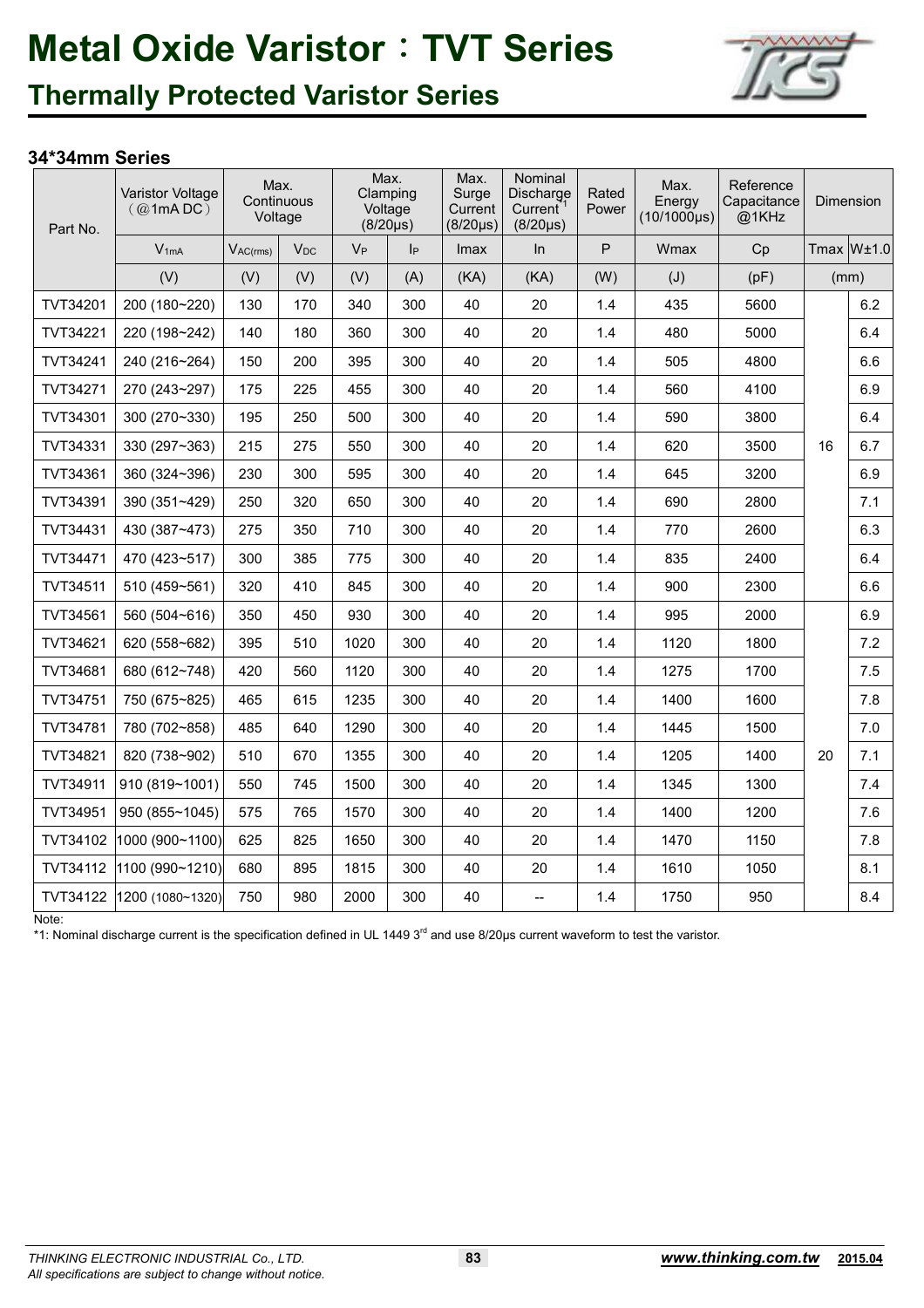

### **Thermally Protected Varistor Series**

#### **Safety Approvals**

|                         |                                                      |            | Agency                     |                                    |                                |
|-------------------------|------------------------------------------------------|------------|----------------------------|------------------------------------|--------------------------------|
| Part No.                | $\epsilon$ <b>H</b> <sup><math>\epsilon</math></sup> |            |                            |                                    |                                |
|                         | UL1449 3rd & cUL:                                    | J 50179371 | IEC60950-1 2 <sup>nd</sup> | GB/T 10193-1997<br>GB/T 10194-1997 | GB 4943.1-2011<br>GB 8898-2011 |
|                         | E314979                                              |            | Annex Q                    | CQC13001104230                     |                                |
| TVT14201-□              | $\sqrt{}$                                            | $\sqrt{ }$ | $\sqrt{ }$                 | $\sqrt{}$                          |                                |
| TVT14221- <sup>D</sup>  | $\sqrt{}$                                            | $\sqrt{}$  | $\sqrt{ }$                 | $\sqrt{}$                          |                                |
| TVT14241-□              | $\sqrt{}$                                            | $\sqrt{}$  | $\sqrt{ }$                 | $\sqrt{}$                          |                                |
| TVT14271- <sup>D</sup>  | $\sqrt{}$                                            | $\sqrt{}$  | $\sqrt{}$                  | $\sqrt{}$                          |                                |
| TVT14301-□              | $\sqrt{}$                                            | $\sqrt{}$  | $\sqrt{}$                  | $\sqrt{}$                          |                                |
| TVT14331-□              | $\sqrt{}$                                            | $\sqrt{ }$ | $\sqrt{}$                  | $\sqrt{}$                          |                                |
| TVT14361-□              | $\sqrt{}$                                            | $\sqrt{ }$ | $\sqrt{ }$                 | $\sqrt{}$                          |                                |
| TVT14391- <sup>D</sup>  | $\sqrt{}$                                            | $\sqrt{}$  | $\sqrt{}$                  | $\sqrt{}$                          |                                |
| TVT14431-□              | $\sqrt{}$                                            | $\sqrt{2}$ | $\sqrt{ }$                 | $\sqrt{}$                          | $\sqrt{ }$                     |
| TVT14471-□              | $\sqrt{}$                                            | $\sqrt{}$  | $\sqrt{}$                  | $\sqrt{}$                          | $\sqrt{ }$                     |
| TVT14511- <sup>D</sup>  | $\sqrt{}$                                            | $\sqrt{}$  | $\sqrt{}$                  | $\sqrt{}$                          | $\sqrt{}$                      |
| TVT14561-□              | $\sqrt{}$                                            | $\sqrt{2}$ | $\sqrt{}$                  | $\sqrt{}$                          | $\sqrt{ }$                     |
| TVT14621-□              | $\sqrt{}$                                            | $\sqrt{2}$ | $\sqrt{}$                  | $\sqrt{}$                          | $\sqrt{}$                      |
| TVT14681-□              | $\sqrt{}$                                            | $\sqrt{ }$ | $\sqrt{}$                  | $\sqrt{ }$                         | $\sqrt{ }$                     |
| TVT14751-□              | $\sqrt{ }$                                           | $\sqrt{ }$ | $\sqrt{ }$                 | $\sqrt{}$                          | $\sqrt{}$                      |
| TVT14781-□              | $\sqrt{}$                                            | $\sqrt{}$  | $\sqrt{}$                  | $\sqrt{}$                          | $\sqrt{}$                      |
| TVT14821- <sup>[]</sup> | $\sqrt{}$                                            | $\sqrt{}$  | $\sqrt{}$                  | $\sqrt{}$                          | $\sqrt{}$                      |
| TVT14911-□              | $\sqrt{}$                                            | $\sqrt{}$  | $\sqrt{ }$                 | $\sqrt{}$                          | $\sqrt{ }$                     |
| TVT14951-□              | $\sqrt{}$                                            | $\sqrt{}$  | $\sqrt{}$                  | $\sqrt{}$                          | $\sqrt{ }$                     |
| TVT14102-□              | $\sqrt{}$                                            | $\sqrt{ }$ | $\sqrt{ }$                 | $\sqrt{}$                          | $\sqrt{}$                      |
| TVT14112- <sup>[]</sup> | $\sqrt{}$                                            | $\sqrt{}$  | $\sqrt{}$                  | $\sqrt{}$                          | $\sqrt{ }$                     |
| TVT14122- <sup>[]</sup> |                                                      | $\sqrt{}$  | $\sqrt{}$                  | $\sqrt{}$                          | $\sqrt{}$                      |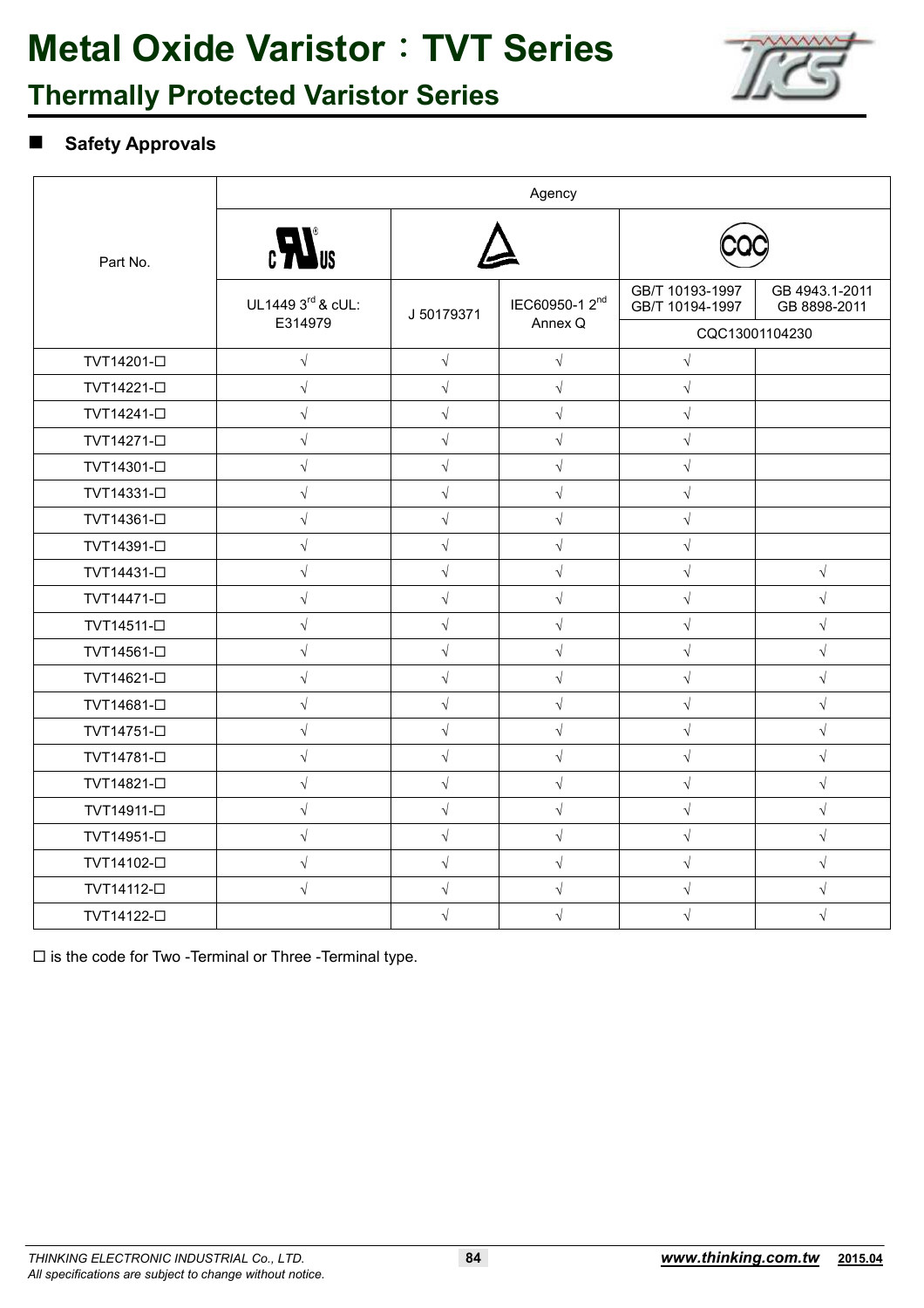

### **Thermally Protected Varistor Series**

#### **Safety Approvals**

|                         |                                                      |            | Agency                     |                                    |                                |
|-------------------------|------------------------------------------------------|------------|----------------------------|------------------------------------|--------------------------------|
| Part No.                | $\epsilon$ <b>H</b> <sup><math>\epsilon</math></sup> |            |                            |                                    |                                |
|                         | UL1449 3rd & cUL:                                    | J 50179371 | IEC60950-1 2 <sup>nd</sup> | GB/T 10193-1997<br>GB/T 10194-1997 | GB 4943.1-2011<br>GB 8898-2011 |
|                         | E314979                                              |            | Annex Q                    | CQC13001104230                     |                                |
| TVT20201- <sup>D</sup>  | $\sqrt{}$                                            | $\sqrt{ }$ | $\sqrt{}$                  | $\sqrt{}$                          |                                |
| TVT20221- <sup>D</sup>  | $\sqrt{}$                                            | $\sqrt{ }$ | $\sqrt{}$                  | $\sqrt{}$                          |                                |
| TVT20241- <sup>[]</sup> | $\sqrt{}$                                            | $\sqrt{}$  | $\sqrt{}$                  | $\sqrt{}$                          |                                |
| TVT20271- <sup>[]</sup> | $\sqrt{2}$                                           | $\sqrt{}$  | $\sqrt{ }$                 | $\sqrt{}$                          |                                |
| TVT20301- <sup>D</sup>  | $\sqrt{}$                                            | $\sqrt{ }$ | $\sqrt{ }$                 | $\sqrt{}$                          |                                |
| TVT20331-□              | $\sqrt{}$                                            | $\sqrt{}$  | $\sqrt{}$                  | $\sqrt{}$                          |                                |
| TVT20361- <sup>[]</sup> | $\sqrt{}$                                            | $\sqrt{2}$ | $\sqrt{ }$                 | $\sqrt{}$                          |                                |
| TVT20391- <sup>[]</sup> | $\sqrt{}$                                            | $\sqrt{}$  | $\sqrt{}$                  | $\sqrt{}$                          |                                |
| TVT20431-□              | $\sqrt{}$                                            | $\sqrt{}$  | $\sqrt{ }$                 | $\sqrt{}$                          | $\sqrt{ }$                     |
| TVT20471-□              | $\sqrt{}$                                            | $\sqrt{}$  | $\sqrt{}$                  | $\sqrt{}$                          | $\sqrt{}$                      |
| TVT20511-□              | $\sqrt{}$                                            | $\sqrt{ }$ | $\sqrt{ }$                 | $\sqrt{}$                          | $\sqrt{ }$                     |
| TVT20561- <sup>[]</sup> | $\sqrt{}$                                            | $\sqrt{}$  | $\sqrt{ }$                 | $\sqrt{}$                          | $\sqrt{}$                      |
| TVT20621- <sup>[]</sup> | $\sqrt{}$                                            | $\sqrt{}$  | $\sqrt{}$                  | $\sqrt{}$                          | $\sqrt{}$                      |
| TVT20681- <sup>[]</sup> | $\sqrt{}$                                            | $\sqrt{}$  | $\sqrt{}$                  | $\sqrt{}$                          | $\sqrt{ }$                     |
| TVT20751- <sup>[]</sup> | $\sqrt{}$                                            | $\sqrt{}$  | $\sqrt{}$                  | $\sqrt{}$                          | $\sqrt{}$                      |
| TVT20781- <sup>D</sup>  | $\sqrt{}$                                            | $\sqrt{}$  | $\sqrt{}$                  | $\sqrt{}$                          | $\sqrt{}$                      |
| TVT20821- <sup>[]</sup> | $\sqrt{}$                                            | $\sqrt{}$  | $\sqrt{}$                  | $\sqrt{}$                          | $\sqrt{}$                      |
| TVT20911- <sup>[]</sup> | $\sqrt{}$                                            | $\sqrt{}$  | $\sqrt{ }$                 | $\sqrt{}$                          | $\sqrt{}$                      |
| TVT20951-□              | $\sqrt{}$                                            | $\sqrt{}$  | $\sqrt{}$                  | $\sqrt{}$                          | $\sqrt{}$                      |
| TVT20102- <sup>[]</sup> | $\sqrt{}$                                            | $\sqrt{ }$ | $\sqrt{ }$                 | $\sqrt{}$                          | $\sqrt{}$                      |
| TVT20112- <sup>[]</sup> | $\sqrt{}$                                            | $\sqrt{}$  | $\sqrt{}$                  | $\sqrt{}$                          | $\sqrt{}$                      |
| TVT20122- <sup>[]</sup> |                                                      | $\sqrt{}$  | $\sqrt{}$                  | $\sqrt{}$                          |                                |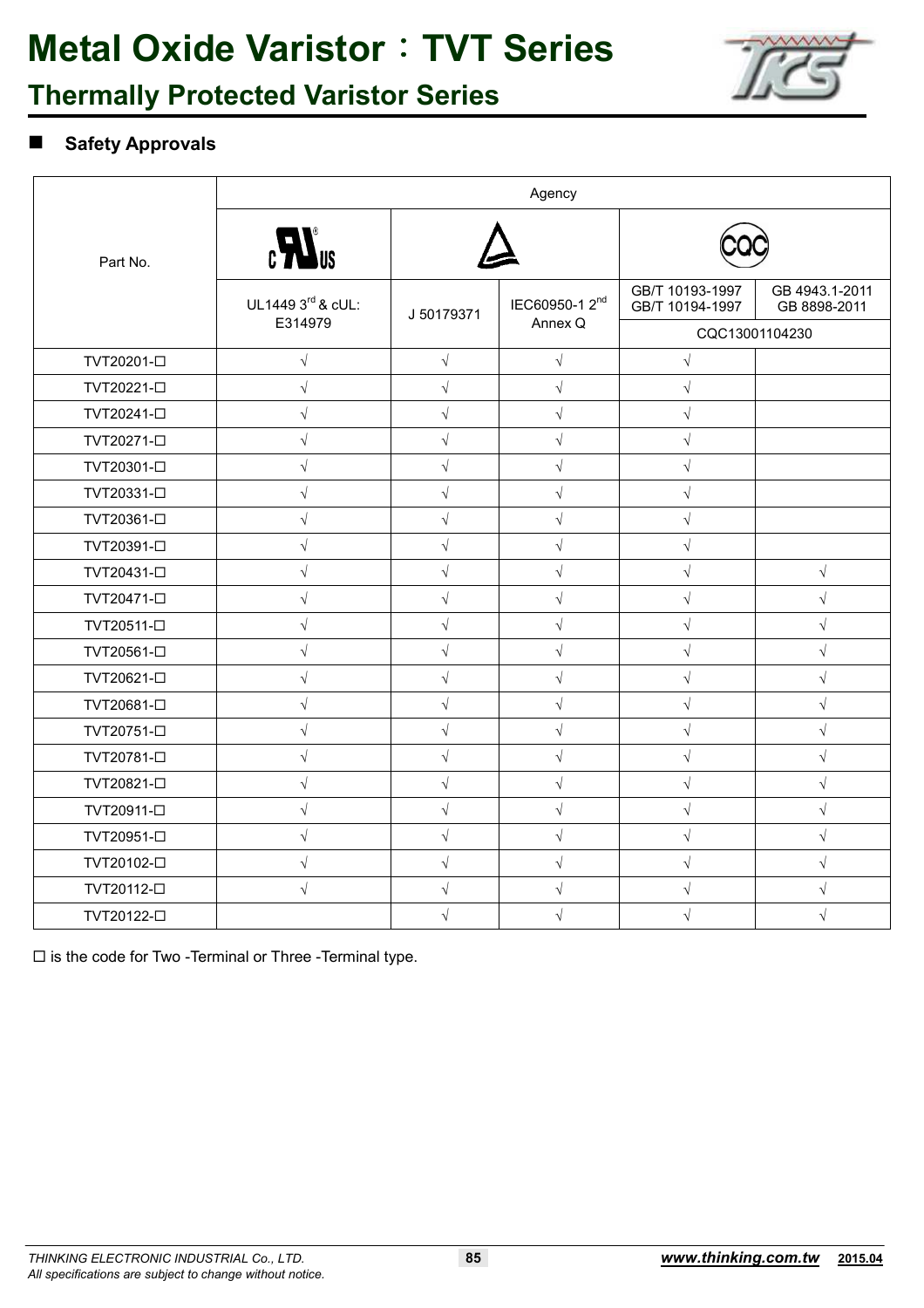

### **Thermally Protected Varistor Series**

#### **Safety Approvals**

|                         | Agency                            |            |                         | Agency                       |            |
|-------------------------|-----------------------------------|------------|-------------------------|------------------------------|------------|
| Part No.                | $\epsilon$ <b>N</b> <sub>US</sub> |            | Part No.                | $c$ $\sum$ <sub>US</sub>     |            |
|                         | UL1449 3rd & cUL:<br>E314979      | J 50226398 |                         | UL1449 3rd & cUL:<br>E314979 | J 5022     |
| TVT25201- <sup>D</sup>  | $\sqrt{}$                         | $\sqrt{}$  | TVT32201- <sup>D</sup>  | $\sqrt{}$                    | N          |
| TVT25221- <sup>D</sup>  | $\sqrt{}$                         | $\sqrt{2}$ | TVT32221- <sup>D</sup>  | $\sqrt{ }$                   | $\sqrt{ }$ |
| TVT25241- <sup>D</sup>  | $\sqrt{ }$                        | $\sqrt{ }$ | TVT32241- <sup>D</sup>  | $\sqrt{}$                    | $\sqrt{2}$ |
| TVT25271- <sup>D</sup>  | $\sqrt{}$                         | $\sqrt{}$  | TVT32271- <sup>D</sup>  | $\sqrt{ }$                   | $\sqrt{}$  |
| TVT25301- <sup>[]</sup> | $\sqrt{}$                         | $\sqrt{}$  | TVT32301-□              | $\sqrt{}$                    | $\sqrt{}$  |
| TVT25331-□              | $\sqrt{}$                         | $\sqrt{}$  | TVT32331- <sup>D</sup>  | $\sqrt{}$                    | $\sqrt{ }$ |
| TVT25361- <sup>[]</sup> | $\sqrt{ }$                        | $\sqrt{ }$ | TVT32361- <sup>[]</sup> | $\sqrt{}$                    | $\sqrt{ }$ |
| TVT25391- <sup>[]</sup> | $\sqrt{\phantom{a}}$              | $\sqrt{ }$ | TVT32391- <sup>[]</sup> | $\sqrt{}$                    | $\sqrt{2}$ |
| TVT25431- <sup>D</sup>  | $\sqrt{}$                         | $\sqrt{}$  | TVT32431- <sup>D</sup>  | $\sqrt{}$                    | V          |
| TVT25471- <sup>D</sup>  | $\sqrt{}$                         | $\sqrt{}$  | TVT32471- <sup>D</sup>  | $\sqrt{}$                    | $\sqrt{}$  |
| TVT25511- <sup>[]</sup> | $\sqrt{}$                         | $\sqrt{}$  | TVT32511-□              | $\sqrt{}$                    | $\sqrt{ }$ |
| TVT25561- <sup>[]</sup> | $\sqrt{ }$                        | $\sqrt{ }$ | TVT32561-□              | $\sqrt{}$                    | $\sqrt{2}$ |
| TVT25621-□              | $\sqrt{\phantom{a}}$              | $\sqrt{ }$ | TVT32621- <sup>D</sup>  | $\sqrt{}$                    | $\sqrt{ }$ |
| TVT25681-□              | $\sqrt{}$                         | $\sqrt{}$  | TVT32681-□              | $\sqrt{}$                    | V          |
| TVT25751-D              | $\sqrt{}$                         | $\sqrt{}$  | TVT32751- <sup>D</sup>  | $\sqrt{ }$                   | $\sqrt{ }$ |
| TVT25781- <sup>D</sup>  | $\sqrt{ }$                        | $\sqrt{}$  | TVT32781- <sup>D</sup>  | $\sqrt{ }$                   | $\sqrt{ }$ |
| TVT25821-□              | $\sqrt{}$                         | $\sqrt{}$  | TVT32821- <sup>D</sup>  | $\sqrt{}$                    | $\sqrt{}$  |
| TVT25911- <sup>[]</sup> | $\sqrt{}$                         | $\sqrt{}$  | TVT32911- <sup>D</sup>  | $\sqrt{}$                    | $\sqrt{}$  |
| TVT25951- <sup>D</sup>  | $\sqrt{}$                         | $\sqrt{}$  | TVT32951-□              | $\sqrt{}$                    | V          |
| TVT25102- <sup>[]</sup> | $\sqrt{}$                         | $\sqrt{ }$ | TVT32102- <sup>[]</sup> | $\sqrt{ }$                   | $\sqrt{ }$ |
| TVT25112- <sup>[]</sup> | $\sqrt{ }$                        | $\sqrt{ }$ | TVT32112- <sup>[]</sup> | $\sqrt{ }$                   | $\sqrt{ }$ |
| TVT25122-□              |                                   | $\sqrt{}$  | TVT32122- <sup>[]</sup> |                              | $\sqrt{}$  |

|                         | Agency                       |            |  |
|-------------------------|------------------------------|------------|--|
| Part No.                | $\boldsymbol{H}$ us          |            |  |
|                         | UL1449 3rd & cUL:<br>E314979 | J 50226398 |  |
| TVT32201- <sup>D</sup>  | $\sqrt{}$                    | J          |  |
| TVT32221- <sup>D</sup>  | $\sqrt{}$                    | $\sqrt{}$  |  |
| TVT32241-□              | $\sqrt{}$                    | V          |  |
| TVT32271- <sup>D</sup>  | $\sqrt{}$                    | J          |  |
| TVT32301- <sup>[]</sup> | $\sqrt{}$                    | V          |  |
| TVT32331- <sup>D</sup>  | $\sqrt{2}$                   | J          |  |
| TVT32361-□              | $\sqrt{}$                    | V          |  |
| TVT32391- <sup>[]</sup> | $\sqrt{}$                    | J          |  |
| TVT32431- <sup>[]</sup> | $\sqrt{}$                    | $\sqrt{}$  |  |
| TVT32471- <sup>[]</sup> | $\sqrt{}$                    |            |  |
| TVT32511-□              | $\sqrt{}$                    |            |  |
| TVT32561- <sup>[</sup>  | $\sqrt{}$                    |            |  |
| TVT32621- <sup>[]</sup> | $\sqrt{}$                    | $\sqrt{}$  |  |
| TVT32681- <sup>[]</sup> | $\sqrt{}$                    | J          |  |
| TVT32751-□              | $\sqrt{}$                    | V          |  |
| TVT32781- <sup>D</sup>  | $\sqrt{}$                    | J          |  |
| TVT32821- <sup>[]</sup> | $\sqrt{}$                    | J          |  |
| TVT32911- <sup>[]</sup> | $\sqrt{}$                    | V          |  |
| TVT32951-□              | $\sqrt{}$                    |            |  |
| TVT32102-□              | $\sqrt{}$                    | V          |  |
| TVT32112-□              | $\sqrt{}$                    | $\sqrt{}$  |  |
| TVT32122-□              |                              |            |  |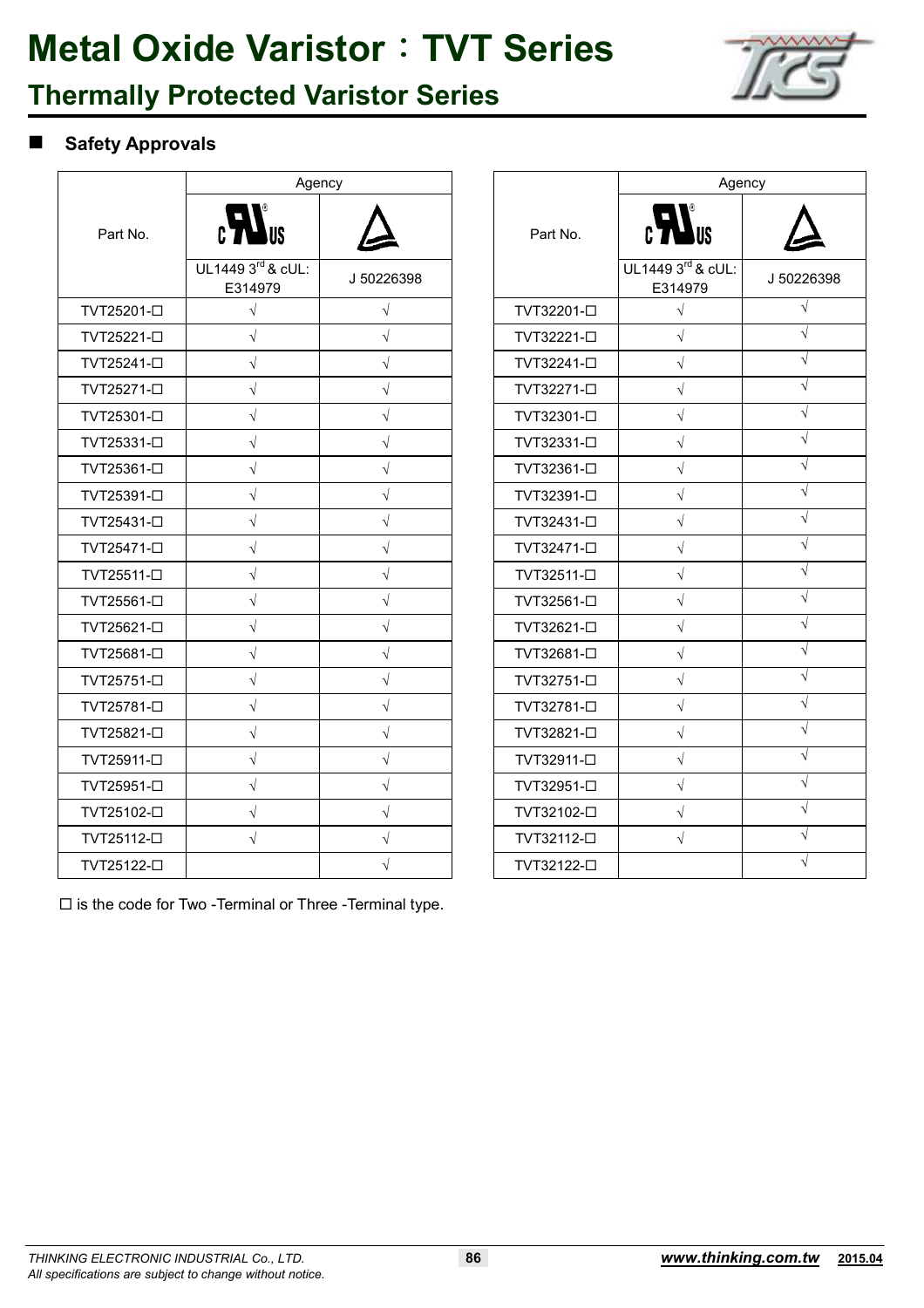

### **Thermally Protected Varistor Series**

#### **Safety Approvals**

|                         | Agency                       |            |  |
|-------------------------|------------------------------|------------|--|
| Part No.                | $\mathbf{H}^{\mathsf{ns}}$   |            |  |
|                         | UL1449 3rd & cUL:<br>E314979 | J 50226398 |  |
| TVT34201- <sup>D</sup>  | $\sqrt{}$                    | $\sqrt{ }$ |  |
| TVT34221- <sup>D</sup>  | $\sqrt{}$                    | $\sqrt{}$  |  |
| TVT34241- <sup>[]</sup> | $\sqrt{}$                    | $\sqrt{}$  |  |
| TVT34271- <sup>D</sup>  | $\sqrt{ }$                   | $\sqrt{}$  |  |
| TVT34301-□              | $\sqrt{}$                    | $\sqrt{}$  |  |
| TVT34331-□              | $\sqrt{ }$                   | $\sqrt{}$  |  |
| TVT34361-□              | V                            | V          |  |
| TVT34391- <sup>D</sup>  | $\sqrt{}$                    |            |  |
| TVT34431-□              | $\sqrt{ }$                   | $\sqrt{ }$ |  |
| TVT34471- <sup>D</sup>  | $\sqrt{}$                    | $\sqrt{}$  |  |
| TVT34511- <sup>[]</sup> | $\sqrt{}$                    | $\sqrt{}$  |  |
| TVT34561- <sup>[]</sup> | $\sqrt{ }$                   | $\sqrt{}$  |  |
| TVT34621-□              | $\sqrt{}$                    | $\sqrt{}$  |  |
| TVT34681-□              | $\sqrt{}$                    | $\sqrt{}$  |  |
| TVT34751-□              | $\sqrt{}$                    | $\sqrt{}$  |  |
| TVT34781-□              | $\sqrt{}$                    | $\sqrt{}$  |  |
| TVT34821- <sup>D</sup>  | $\sqrt{}$                    | V          |  |
| TVT34911-□              | $\sqrt{}$                    | $\sqrt{}$  |  |
| TVT34951-□              | $\sqrt{}$                    | $\sqrt{}$  |  |
| TVT34102-□              | $\sqrt{}$                    | $\sqrt{}$  |  |
| TVT34112- <sup>D</sup>  | $\sqrt{}$                    | $\sqrt{}$  |  |
| TVT34122- <sup>[]</sup> |                              | $\sqrt{}$  |  |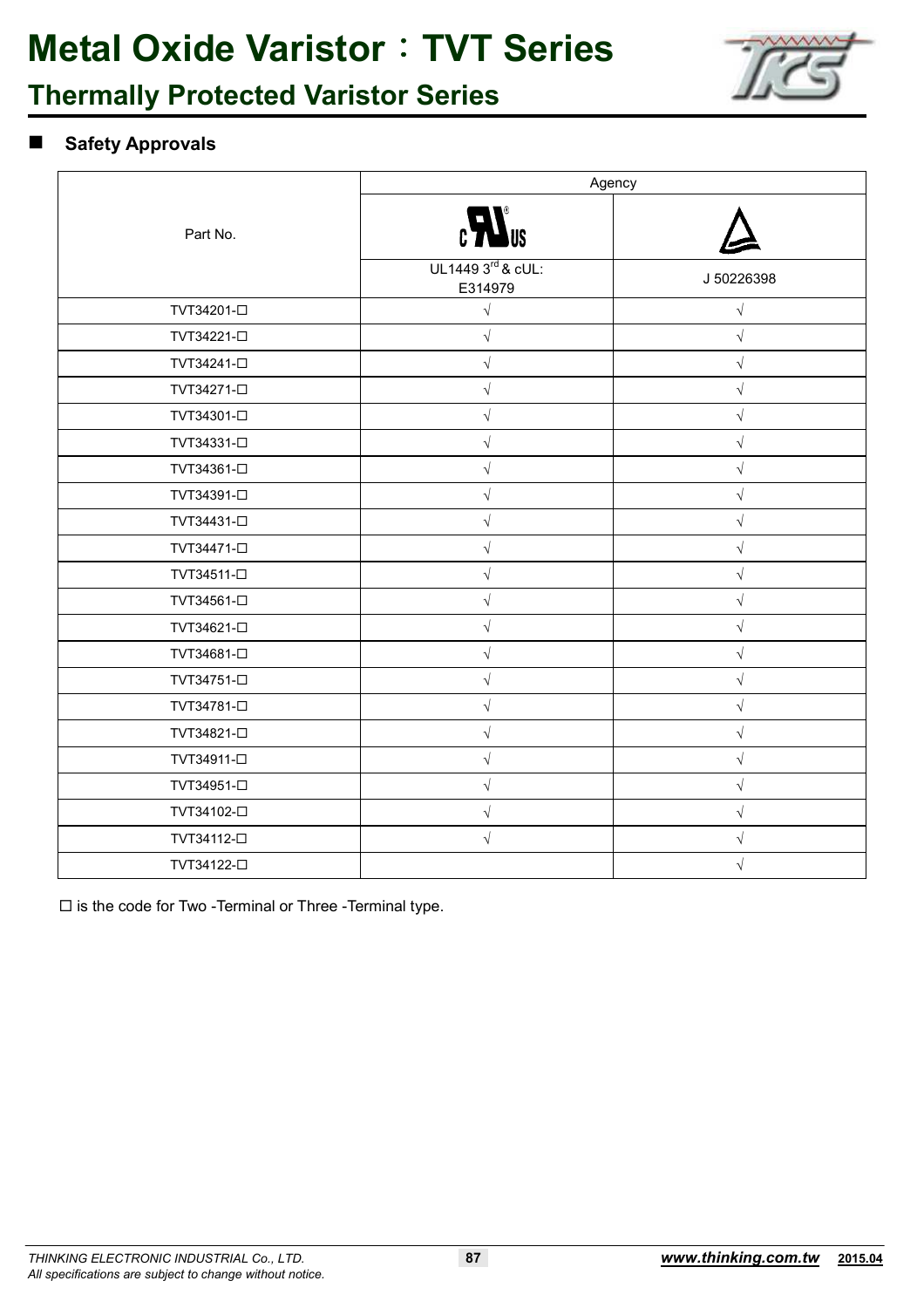## **Thermally Protected Varistor Series**









**Lead Configuration** 









 $\overline{2}$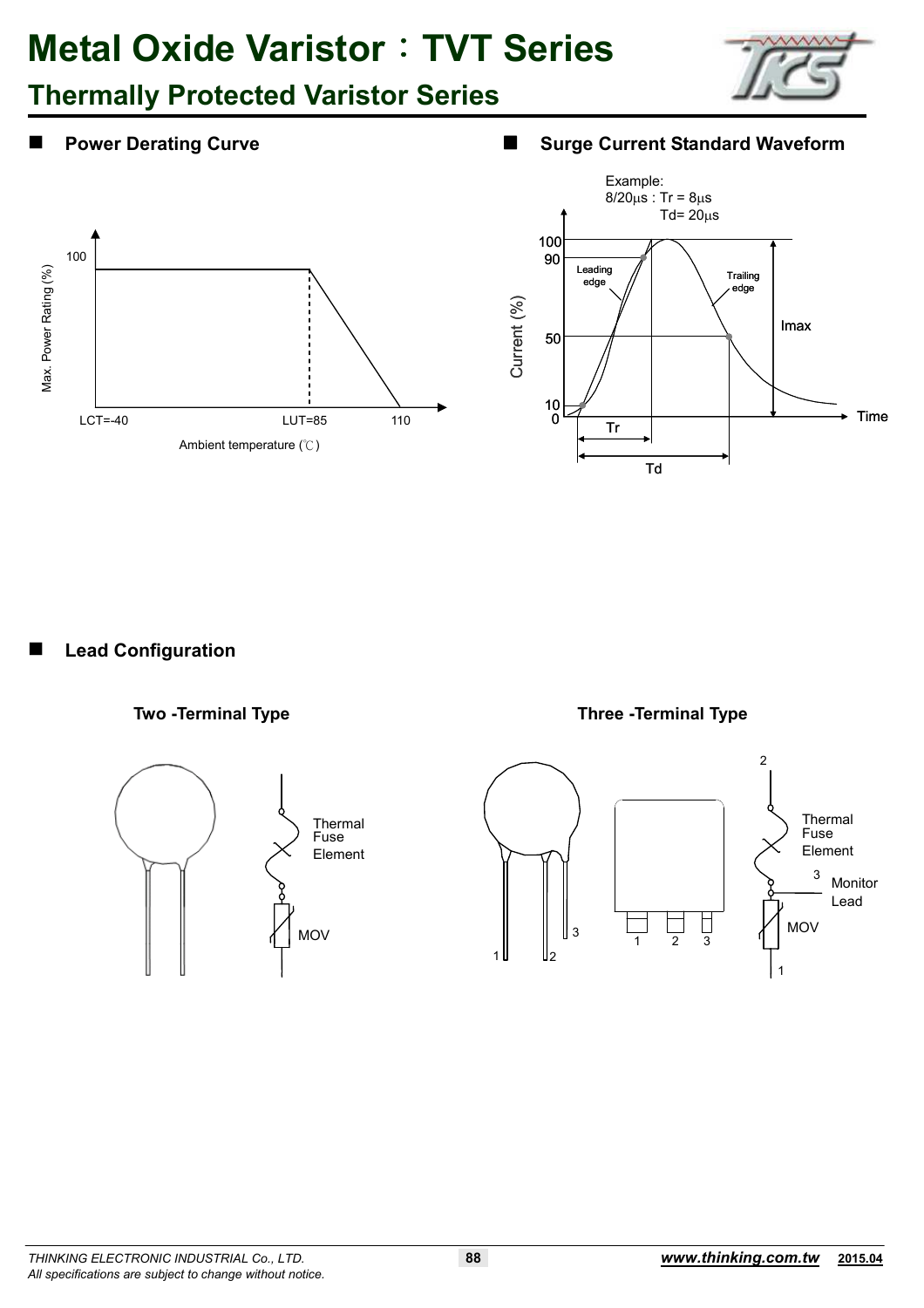## **Thermally Protected Varistor Series**



### **Typical Application Circuit**



### Signal Phase: Line to Line **Signal Phase: Line to Line & Line to Ground**



#### **Three Phase: Line to Line & Line to Ground**

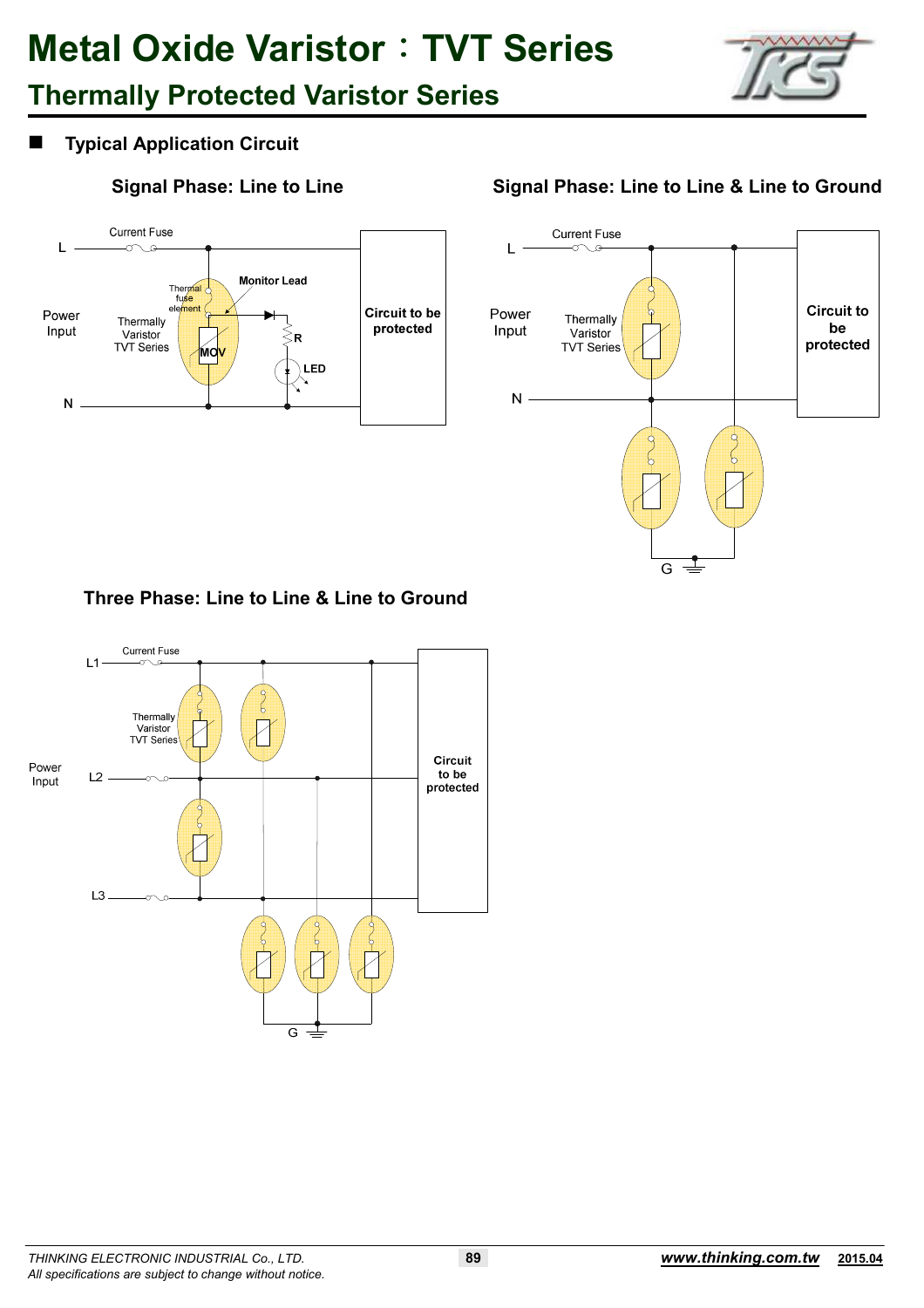## **Thermally Protected Varistor Series**







*THINKING ELECTRONIC INDUSTRIAL Co., LTD.* **90** *www.thinking.com.tw* **2015.04** *All specifications are subject to change without notice.*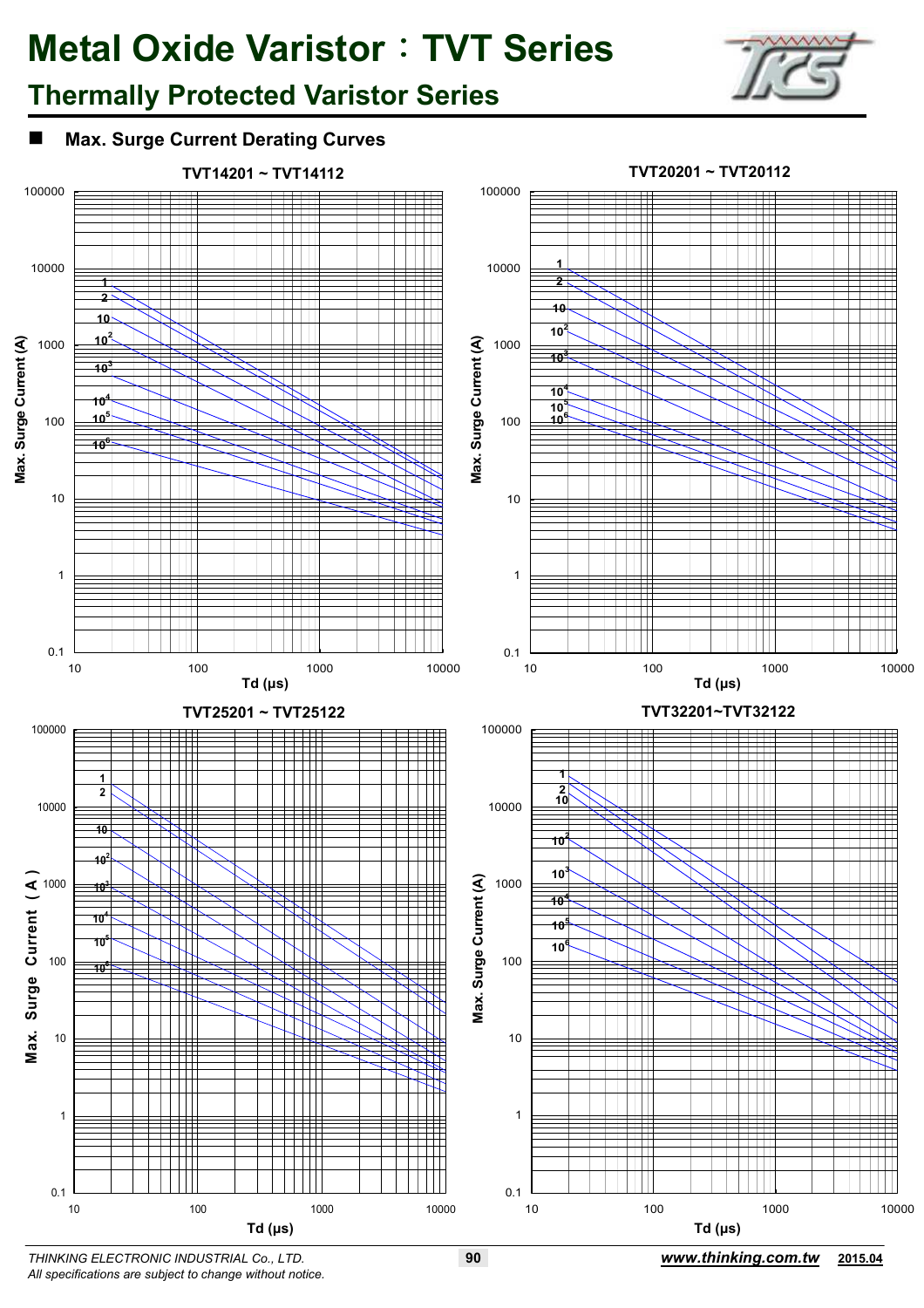

## **Thermally Protected Varistor Series**

### **Max. Surge Current Derating Curves**







*THINKING ELECTRONIC INDUSTRIAL Co., LTD.* **91** *www.thinking.com.tw* **2015.04** *All specifications are subject to change without notice.*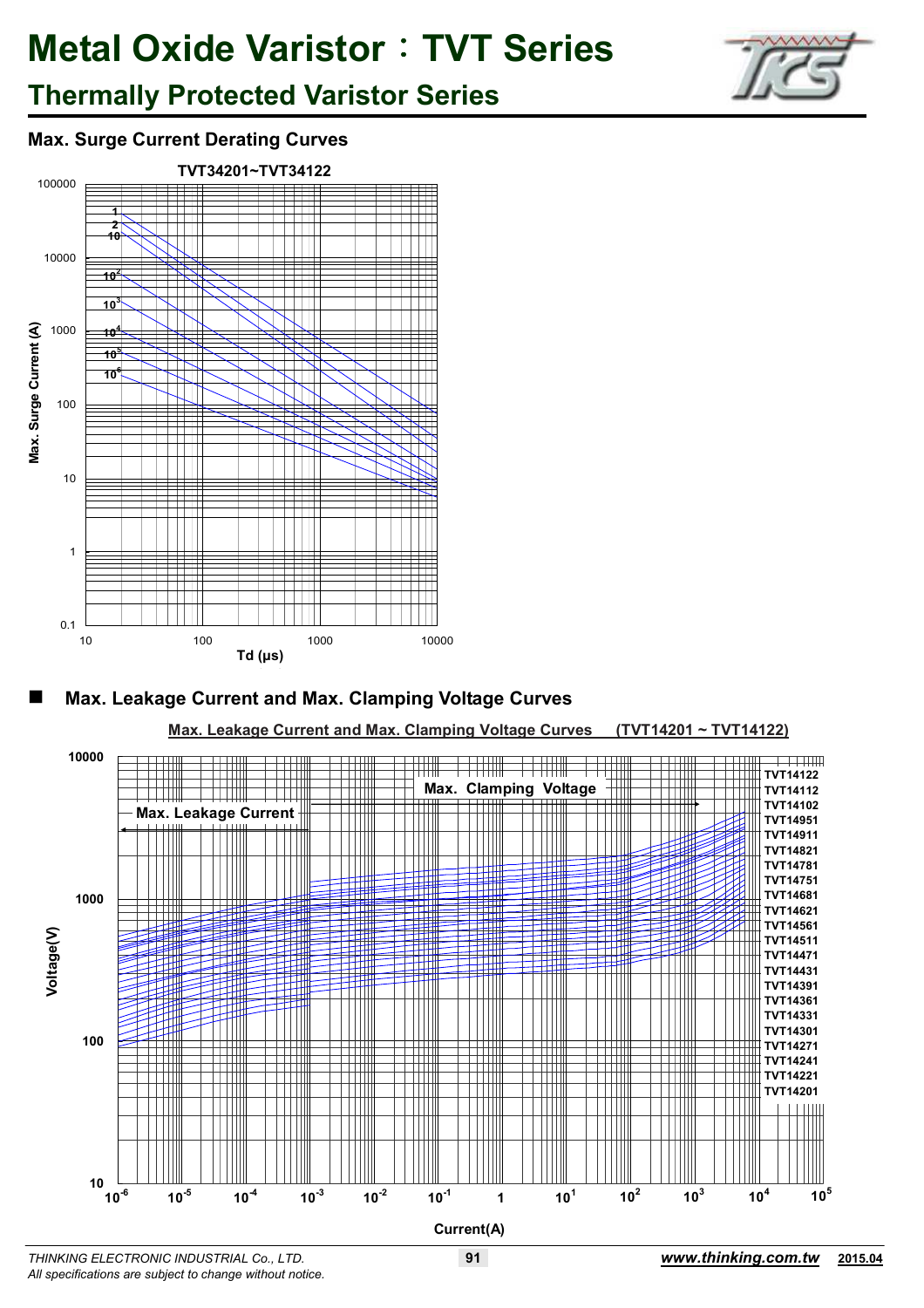

### **Thermally Protected Varistor Series**

#### **Max. Leakage Current and Max. Clamping Voltage Curves**

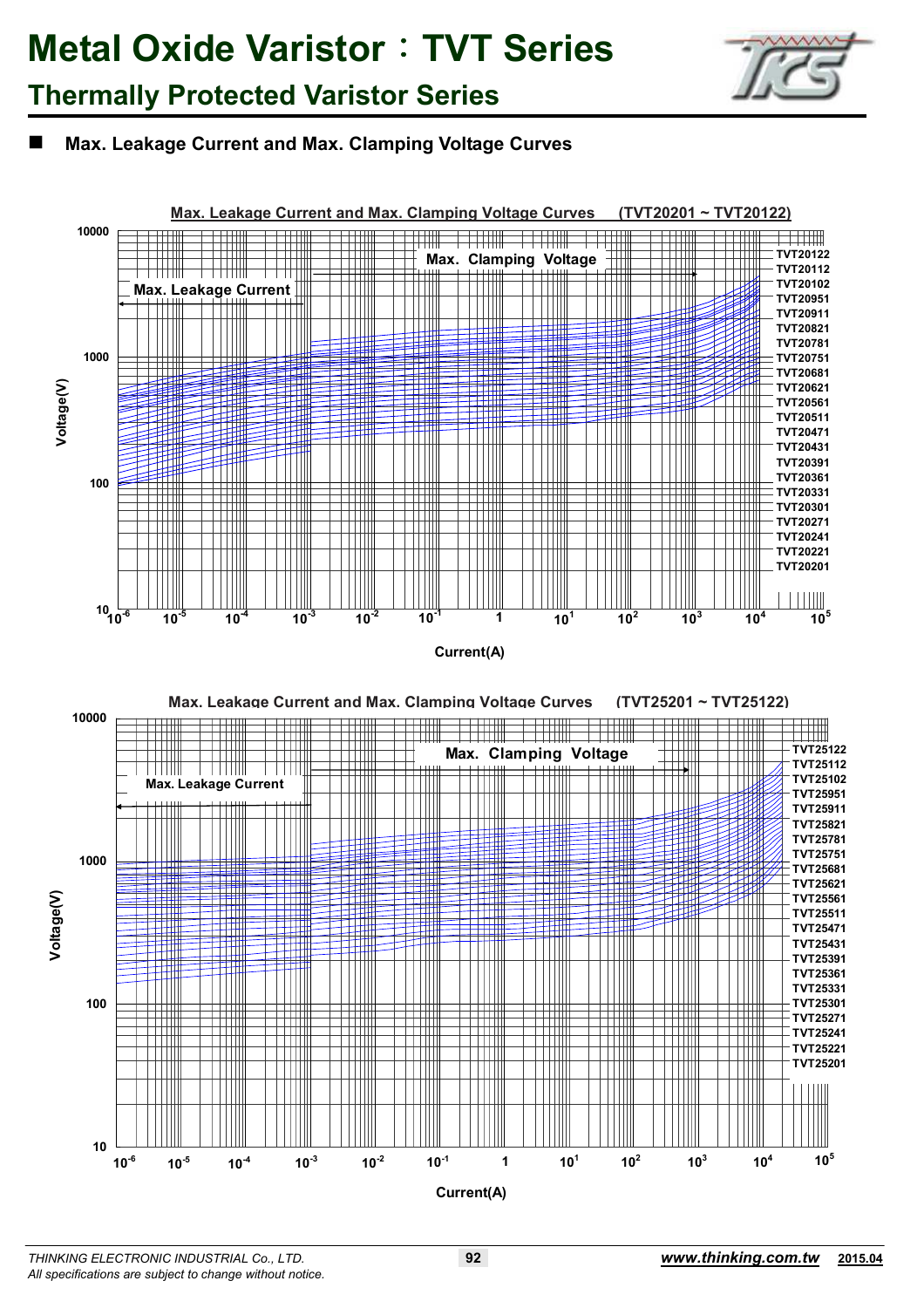

### **Thermally Protected Varistor Series**

### **Max. Leakage Current and Max. Clamping Voltage Curves**

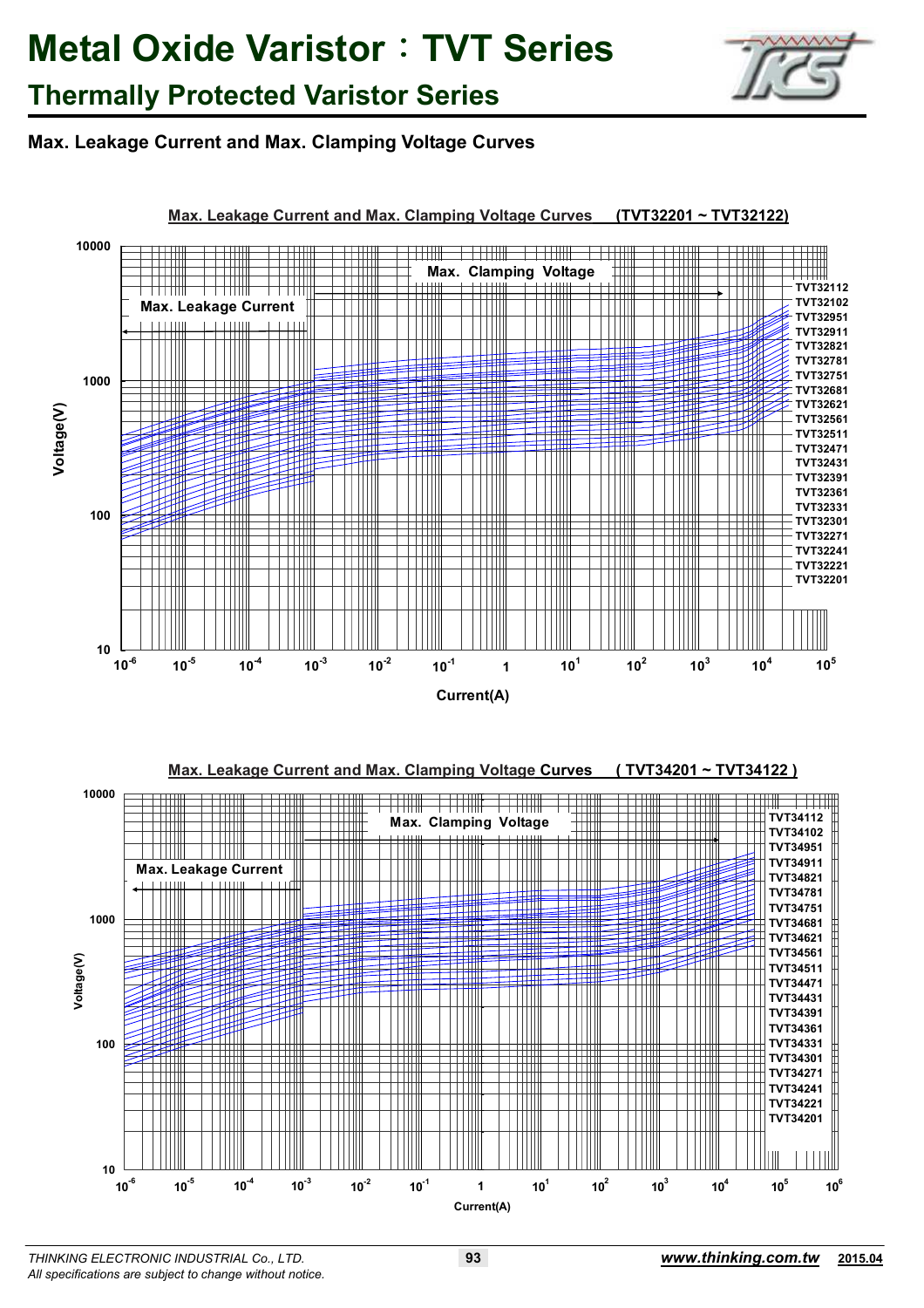

## **Thermally Protected Varistor Series**

- **Soldering Recommendation** 
	- $\bullet$ **Wave Soldering Profile**



#### $\bullet$  **Recommended Reworking Conditions With Soldering Iron**

| <b>Item</b>                       | <b>Conditions</b>     |
|-----------------------------------|-----------------------|
| Temperature of Soldering Iron-tip | $360^{\circ}$ (max.)  |
| Soldering Time                    | $3$ sec (max.)        |
| Distance from Varistor            | $2 \text{ mm (min.)}$ |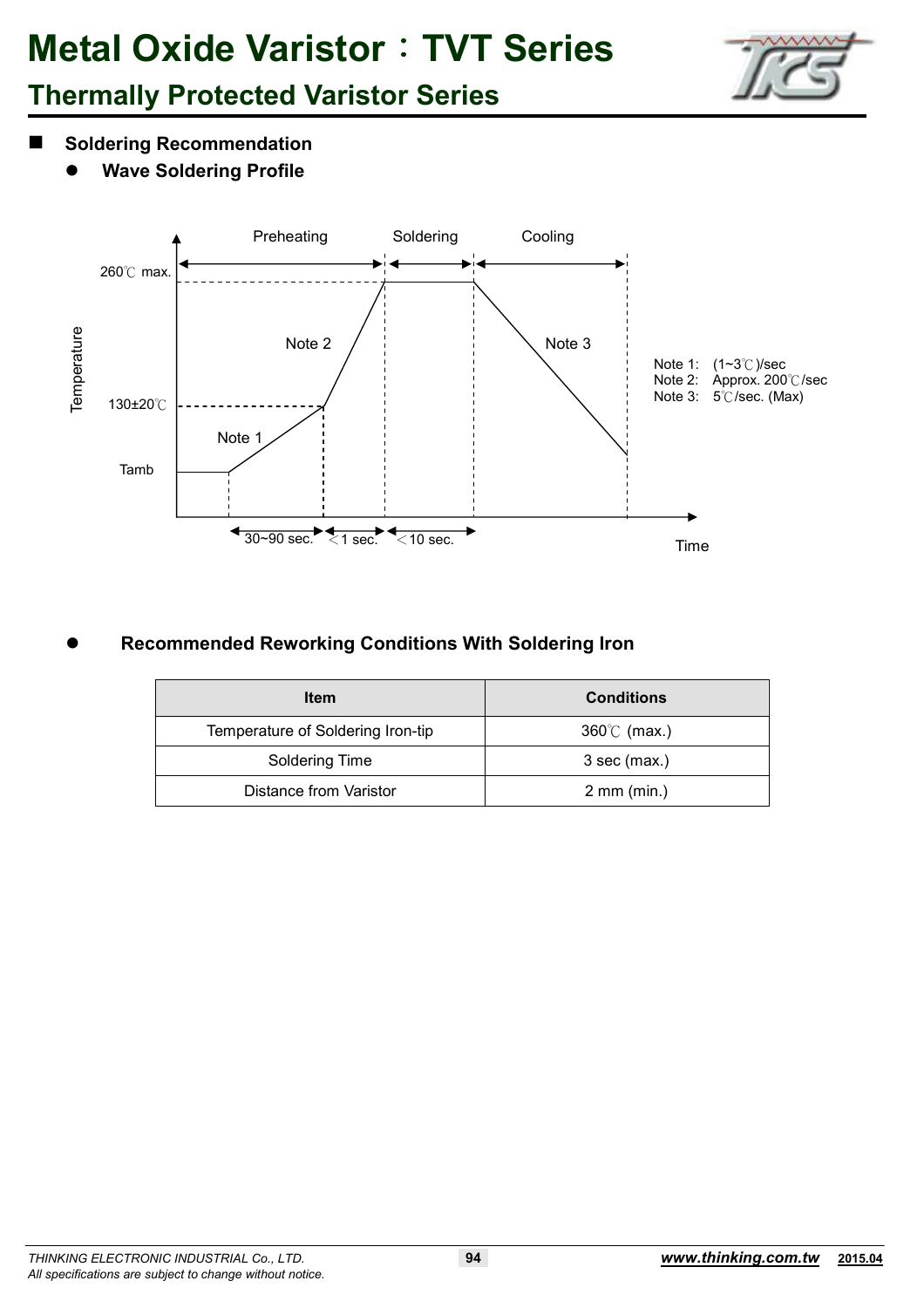## **Thermally Protected Varistor Series**



#### **Reliability**

| <b>Item</b>                         | <b>Standard</b>           | <b>Test Conditions / Methods</b>                                                                                                                                                                                                                                              |                                                                                                                  |                                                                                                                                     | <b>Specifications</b>                                                                                 |
|-------------------------------------|---------------------------|-------------------------------------------------------------------------------------------------------------------------------------------------------------------------------------------------------------------------------------------------------------------------------|------------------------------------------------------------------------------------------------------------------|-------------------------------------------------------------------------------------------------------------------------------------|-------------------------------------------------------------------------------------------------------|
|                                     |                           | Gradually apply the specified force and keep the unit fixed for 10±1 sec.                                                                                                                                                                                                     |                                                                                                                  |                                                                                                                                     |                                                                                                       |
| Tensile<br>Strength of<br>Terminals | <b>IEC</b><br>60068-2-21  | <b>Terminal diameter</b><br>(mm)<br>$0.5 < d \le 0.8$<br>$0.8 < d \le 1.25$<br>1.25 < d                                                                                                                                                                                       | Terminal<br>cross-sectional<br>area (mm <sup>2</sup> )<br>$0.2 < S \le 0.5$<br>$0.5\!<\!S\!\leq\!1.2$<br>1.2 < S | Force<br>(Kg)<br>1.0<br>2.0<br>4.0                                                                                                  | $\big \triangle\mathsf{V}_{\mathsf{1mA}}\mathsf{W}_{\mathsf{1mA}}\big \leq\!5\%$<br>No visible damage |
| Bending<br>Strength of<br>Terminals | <b>IEC</b><br>60068-2-21  | Hold specimen and apply the force specified below to each lead. Bend the<br>specimen to 90°, and then return to the original position. Repeat the<br>procedure in the opposite direction.<br>Terminal diameter<br>(mm)<br>$0.5 < d \le 0.8$<br>$0.8 < d \le 1.25$<br>1.25 < d | Terminal<br>cross-sectional<br>area $(mm^2)$<br>$0.2 < S \le 0.5$<br>$0.5 < S \le 1.2$<br>1.2 < S                | Force<br>(Kg)<br>0.5<br>1.0<br>2.0                                                                                                  | $\triangle V_{1mA} N_{1mA}$ $\leq$ 5%<br>No visible damage                                            |
| Vibration                           | IEC 60068-2-6             | Frequency range: $10 \sim 55$ Hz<br>Amplitude: 0.75mm or 98 m/s <sup>2</sup><br>Direction: 3 mutually perpendicular directions, 2 hrs each.                                                                                                                                   |                                                                                                                  | $\Delta V_{1mA} N_{1mA}$ $\leq$ 5%<br>No visible damage                                                                             |                                                                                                       |
| Solderability                       | <b>IEC</b><br>60068-2-20  | $245 \pm 3^{\circ}$ , $3 \pm 0.3$ sec                                                                                                                                                                                                                                         |                                                                                                                  | At least 95% of terminal<br>electrode is covered by<br>new solder                                                                   |                                                                                                       |
| Resistance to<br>Soldering Heat     | <b>IEC</b><br>60068-2-20  | 260±3℃, 10±1 sec                                                                                                                                                                                                                                                              |                                                                                                                  | $\triangle V_{1mA} N_{1mA}$ $\leq$ 5%<br>No visible damage                                                                          |                                                                                                       |
| High<br>Temperature<br>Storage      | IEC 60068-2-2             | 110±5℃ x 1000± 24 hrs                                                                                                                                                                                                                                                         |                                                                                                                  | $\triangle$ V <sub>1mA</sub> /V <sub>1mA</sub> $\leq$ 5%<br>No visible damage                                                       |                                                                                                       |
| Damp Heat,<br><b>Steady State</b>   | <b>IEC</b><br>60068-2-78  | a. $40\pm2\degree$ C, 90 ~ 95 % RH, 1344 hrs<br>b. $40\pm2^{\circ}$ C, 90 ~ 95 % RH, at 10%Vdc, 1344 hrs                                                                                                                                                                      |                                                                                                                  | $\triangle$ V <sub>1mA</sub> /V <sub>1mA</sub> $\leq$ 10%<br>No visible damage<br><b>Insulation Resistance</b><br>$\geq 100M\Omega$ |                                                                                                       |
| Rapid Change of<br>Temperature      | <b>IEC</b><br>60068-2-14  | The conditions shown below shall be repeated 5 cycles<br>Step<br>1<br>$\overline{2}$<br>3<br>4                                                                                                                                                                                | Temperature $(^\circ \mathbb{C})$<br>$-40±3$<br>Room temperature<br>85±2<br>Room temperature                     | Period (minutes)<br>30 <sub>±3</sub><br>5±3<br>30±3<br>5±3                                                                          | $\triangle$ V <sub>1mA</sub> /V <sub>1mA</sub> $\leq$ 5%<br>No visible damage                         |
| High Temp. Load                     | MIL-STD-202<br>Method 108 | 85±2℃, 1000±24 hrs at V <sub>DC</sub> or V <sub>rms</sub> (Max. Continuous Voltage)                                                                                                                                                                                           |                                                                                                                  | $\Delta V_{1mA} N_{1mA}$ $\leq$ 10%<br>No visible damage                                                                            |                                                                                                       |
| $8/20\mu s$<br>Surge Life           | IEC 61051-1               | 8/20us waveform, 10 surge currents, unipolar, interval 30 secs,<br>amplitude corresponding to max. surge current derating curves for 20µs.                                                                                                                                    |                                                                                                                  | $\triangle$ V <sub>1mA</sub> /V <sub>1mA</sub> $\leq$ 10%<br>No visible damage                                                      |                                                                                                       |
| 10/1000µs Surge<br>Life             | IEC 61051-1               | 10/1000µs waveform, 10 surge currents, unipolar, interval 2 mins,<br>amplitude corresponding to max. surge current derating curves for 1000us.                                                                                                                                |                                                                                                                  | $\left \triangle V_{1mA} / V_{1mA}\right  \le 10\%$<br>No visible damage                                                            |                                                                                                       |
| <b>Operating Duty</b><br>Cycle Test | UL 1449 3rd               | Refer to UL 1449 3 <sup>rd</sup> item 37A, the test condition is In (Nominal Discharge<br>$\Delta V_{1mA} N_{1mA}$ $\leq$ 10%<br>No visible damage<br>Current) 8/20us surge current waveform for 15 times.                                                                    |                                                                                                                  |                                                                                                                                     |                                                                                                       |